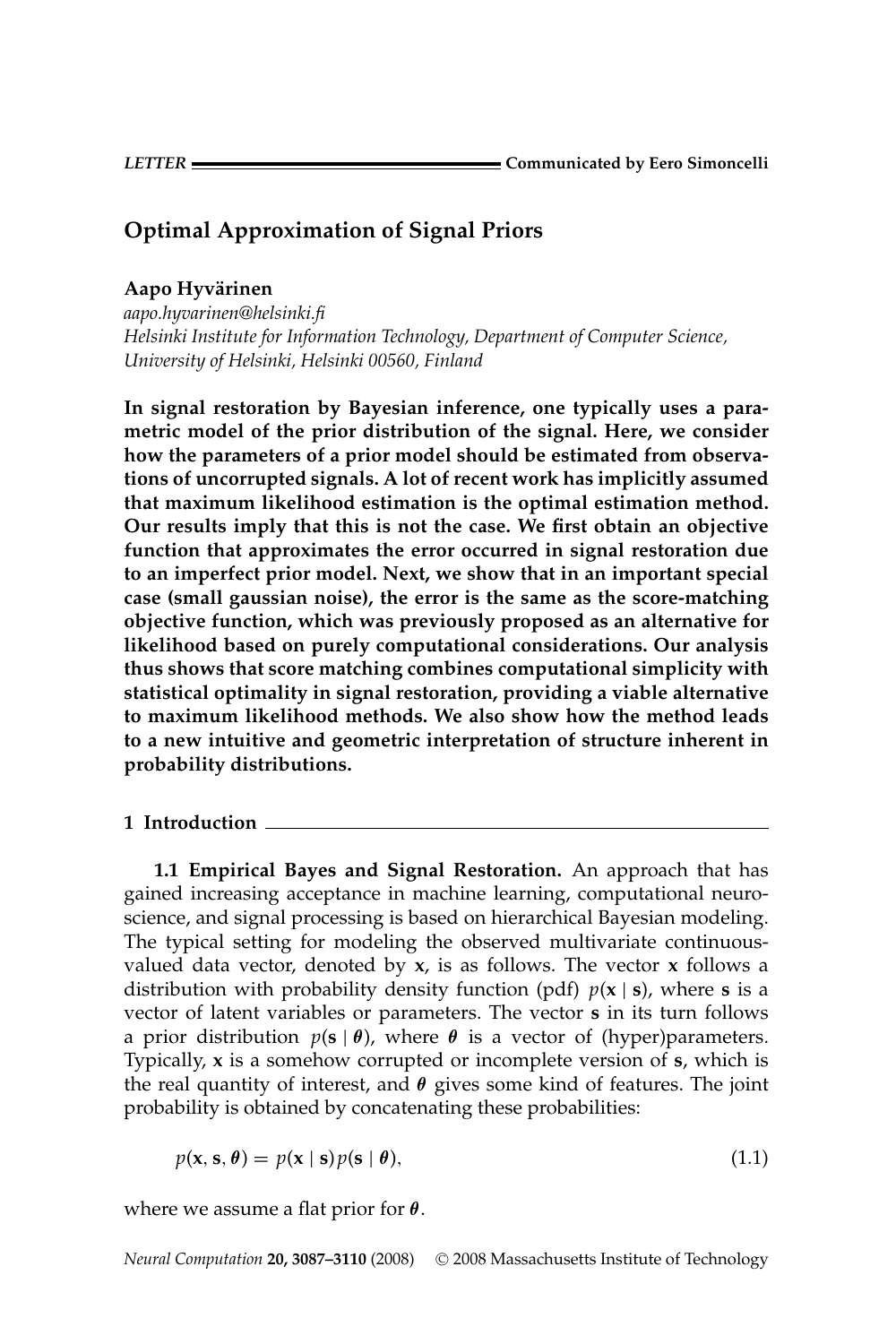The central idea is that in such methods, the hyperparameters or features *θ* are not set subjectively but are estimated (learned) from the data. Methods in which the hyperparameters are estimated from the data **x** are usually called empirical Bayes. In this letter, we consider a setting that is slightly different from conventional empirical Bayes. We assume that a separate sample of **s**, denoted by  $\mathbf{s}(1), \ldots, \mathbf{s}(T)$ , can be observed, and the hyperparameters  $\theta$  are estimated from such a sample. The prior  $p(s | \theta)$  is then used for Bayesian inference of **s** when an **x** is observed for unknown **s**. (In what follows, we shall simply call  $p(s | \theta)$  the "prior" and  $\theta$  the "parameter" vector, omitting the prefix "hyper.")

There are many applications in which such a formalism with observed **s** has been applied. The prime example is signal restoration (see, e.g., O'Ruanaidh & Fitzgerald, 1996; Chipman, Kolczyk, & McCulloch, 1997; Johnstone & Silverman, 2005). The vector **x** corresponds to a corrupted version of a signal, and **s** corresponds to the original uncorrupted signal. In many cases, we can observe a sample of the distribution of *p*(**s** | *θ*) by measuring the signal under circumstances where the corrupting process is not present. For example, when denoising natural images, it is not a problem to find practically noise-free natural images (Simoncelli & Adelson, 1996; Hyvärinen, 1999); the same applies for restoration of audio signals (Godsill & Rayner, 1995). A prior estimated from noise-free signals can then be used for denoising noisy signals.

Another application can be found in Bayesian perception, where the **s** correspond to some perceptual quantities of a scene (e.g., speed and direction of motion, depth) that are sometimes difficult to instantly infer from the data **x** that are measured by the retina (Knill & Richards, 1996). However, if such scenes are observed for a longer period of time and information from different perceptual cues is combined, the perceptual system can often obtain virtually exact observations of those latent quantities, and these can be used, in the long run, to learn the model parameters. The prior with these parameters can then enhance the performance of the system in more difficult situations where few cues are available or the observation period is very short.

**1.2 Point Estimates Versus Full Bayesian Treatment.** The goal in such inference is typically to obtain a point estimate of **s**. This is because in practical applications, the posterior must typically be output as a point estimate (e.g., a denoised image). The typical, and computationally most feasible, point estimate to summarize the posterior of **s** is the maximum a posteriori (MAP) estimator (see below).

If computational resources were not an issue, one could use the theoretically sound treatment based on integrating out the parameters, considering their full posterior distributions. That is, the full posterior  $p(\theta | s(1),..., s(T))$ , given the separate sample of **s**, is used to compute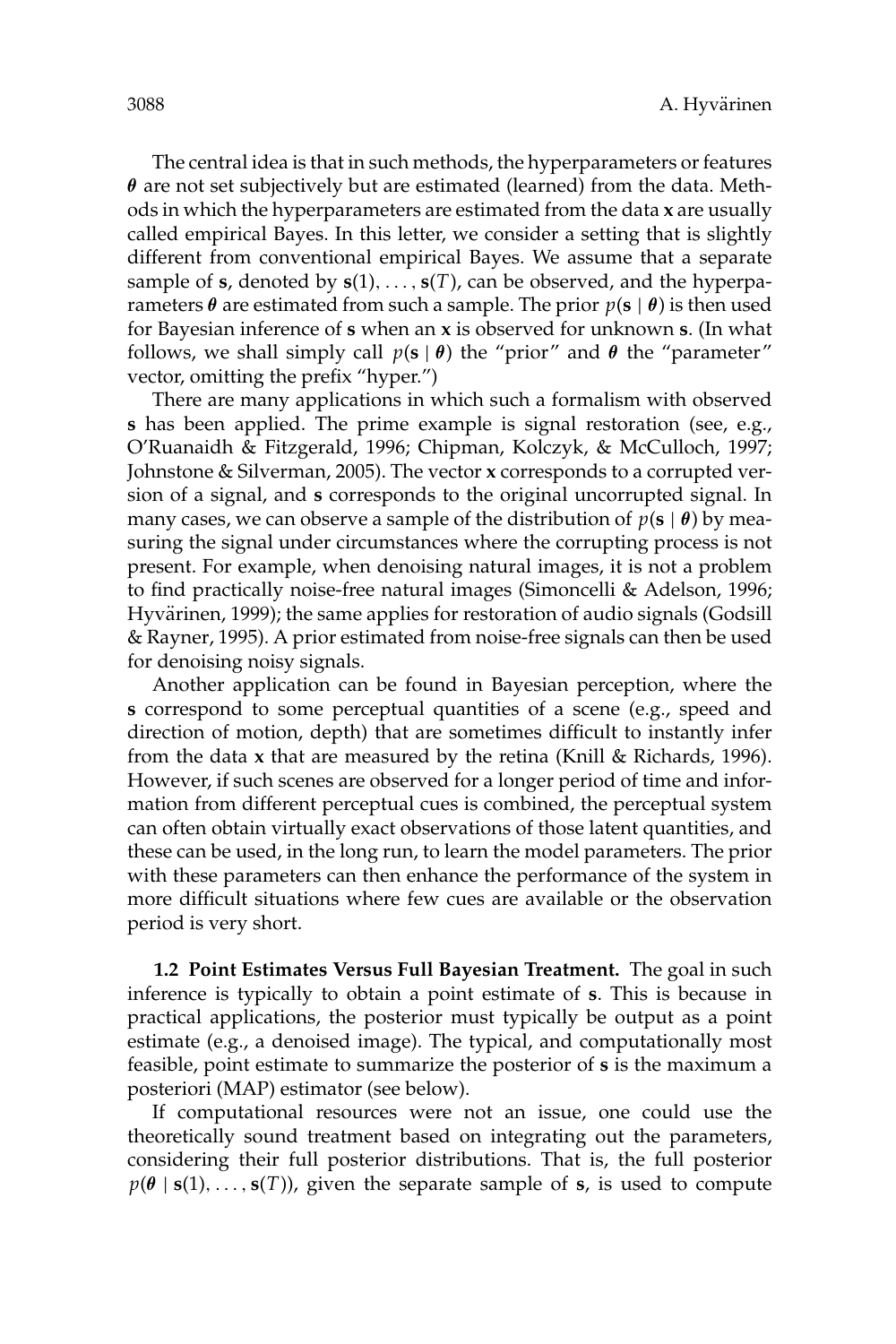the posterior of **s** as in

$$
p(\mathbf{s} \mid \mathbf{x}, \mathbf{s}(1), \dots, \mathbf{s}(T)) = \int p(\mathbf{x} \mid \mathbf{s}) p(\mathbf{s} \mid \boldsymbol{\theta}) p(\boldsymbol{\theta} \mid \mathbf{s}(1), \dots, \mathbf{s}(T)) d\boldsymbol{\theta} / p(\mathbf{x}),
$$
\n(1.2)

where the normalizing constant equals

$$
p(\mathbf{x}) = \int p(\mathbf{x} \mid \mathbf{s}) p(\mathbf{s} \mid \boldsymbol{\theta}) \, d\mathbf{s} \, d\boldsymbol{\theta}.
$$
 (1.3)

The problem is that the computation of equation 1.2 requires multidimensional integration, which is computationally most demanding. In order to reduce the computational load by avoiding multidimensional integration, many methods use a point estimate for *θ*. In the context of signal restoration, this means fixing the signal features and other parameters to a single value, which is obviously a widespread approach.

Thus, we consider here a computationally simplified setting where a point estimate  $\hat{\theta}$  of parameters is first obtained, and it is used in MAP estimation of **s**.MAP estimation simply means finding the value that maximizes the posterior density of **s**, given an estimate  $\hat{\theta}$ :

$$
\hat{\mathbf{s}}_{MAP}(\hat{\boldsymbol{\theta}}, \mathbf{x}) = \arg\max_{\mathbf{s}} p(\mathbf{x} \mid \mathbf{s}) p(\mathbf{s} \mid \hat{\boldsymbol{\theta}})
$$
  
= 
$$
\arg\max_{\mathbf{s}} \log p(\mathbf{x} \mid \mathbf{s}) + \log p(\mathbf{s} \mid \hat{\boldsymbol{\theta}}),
$$
 (1.4)

where the notation with  $\hat{\theta}$  and x in parentheses emphasizes that the estimate is a function of both the observed data **x** and the (previously) obtained parameter estimate *θ*. Such a framework is often used with very high-dimensional data where computational considerations are of central importance.<sup>1</sup>

**1.3 Optimal Approximation of Prior.** The question we attempt to answer in this letter is how the parameters in  $\theta$  should be estimated from a sample of uncorrupted signals  $\mathbf{s}(1),...,\mathbf{s}(T)$  in this context.

Most work on Bayesian inference in signal restoration and computational neuroscience seems to implicitly assume that maximum likelihood estimation (MLE) is the optimal way of estimating the parameters. However, this

<sup>&</sup>lt;sup>1</sup>Since the analysis developed below uses the mean-squared error, it might be suggested that the minimum mean-squared error (MMSE) estimator should be used instead. The main justification for our choice of the MAP estimation is that it is often much simpler computationally and therefore much more widely used.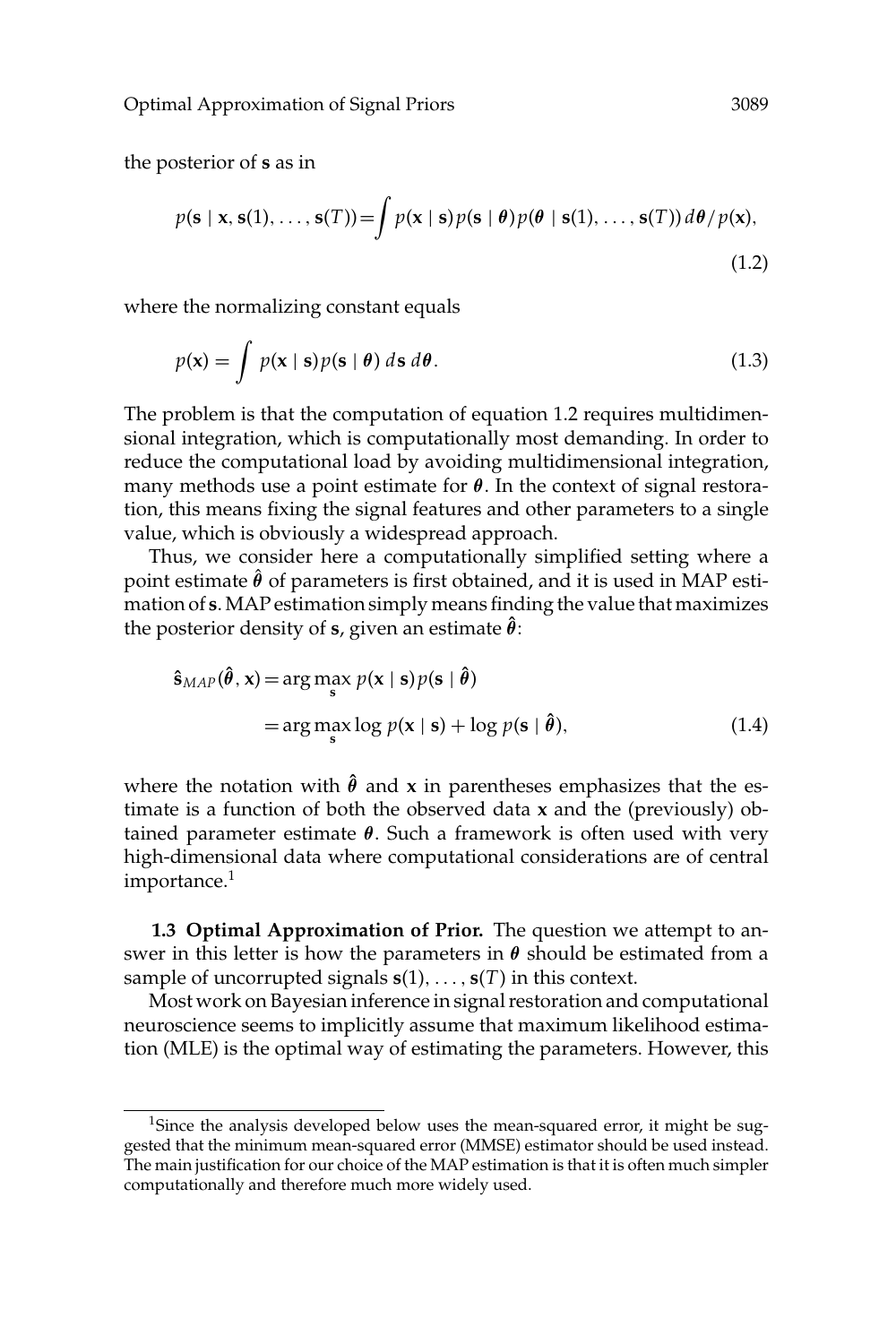does not follow from the classic optimality criteria of MLE. The main justification for MLE is that it is, under certain assumptions, asymptotically Fisher efficient; that is, it gives asymptotically the most exact estimates for parameters in terms of squared error (Schervish, 1995). In our case, this would mean that the error in the estimate of *θ* is as small as possible.

However, what we want to minimize here is the error in the MAP estimate of  $s$ , and not the error in  $\theta$ . It is possible that some estimation methods give a large error in *θ*, but this error does not induce a large error in **s**. As a common example of a related situation, consider multicollinearity in prediction by linear regression: if the predicting variables are highly correlated, their individual regression coefficients have large estimation errors, yet the prediction might be quite good. So if we are not interested in the values of the parameters themselves, but only the quality of the Bayesian inference that they provide, estimation errors in *θ* may be irrelevant, and there seems to be no reason to consider MLE of *θ* optimal.

Furthermore, the prior model *p*(**s** | *θ*) might be only a rough approximation of the true prior distribution of **s**; the real prior might not belong to the family *p*(**s** | *θ*). In such a case, which is actually the target of the analysis in this letter, any considerations of squared error in *θ* may be of little use and even ill defined. In fact, the error in this case may not have anything to do with Fisher efficiency, because even in the limit of an infinite sample, when the variance of the estimator goes to zero, the prior model will not be equal to the distribution of the data. Then, estimation of *θ* should be based on a direct measure of how good the ensuing MAP estimation of **s** is.

Information theory provides another justification for MLE in terms of optimal compression (see, e.g., Cover & Thomas, 1991). However, such considerations seem to be irrelevant if the goal is Bayesian (MAP) inference of **s**.

In this letter, we analyze the performance of the MAP estimator of **s**. This is a function of the parameter value  $\hat{\theta}$  used in the prior, which is assumed to be estimated from a sample **s**(1),..., **s**(*T*).We derive a first-order approximation of the error and show that it consists of two parts. Only one of those parts depends on the **ˆ** *θ*. Optimal estimation of parameters should thus be based on minimization of the objective function given by that part. Such an objective function is quite different from likelihood. Interestingly, a special case of the objective function leads to the score-matching distance previously proposed in Hyvärinen (2005) based on a completely different motivation. Furthermore, we give a geometric interpretation of the resulting estimation process and show how this is related to a measure of structure of probability distributions.

#### **2 Optimality Criterion for Estimation**

**2.1 Hierarchical Data Model.** We first rigorously define the whole process of data generation and parameter estimation in a hierarchical model where a separate sample of uncorrupted signals can be observed: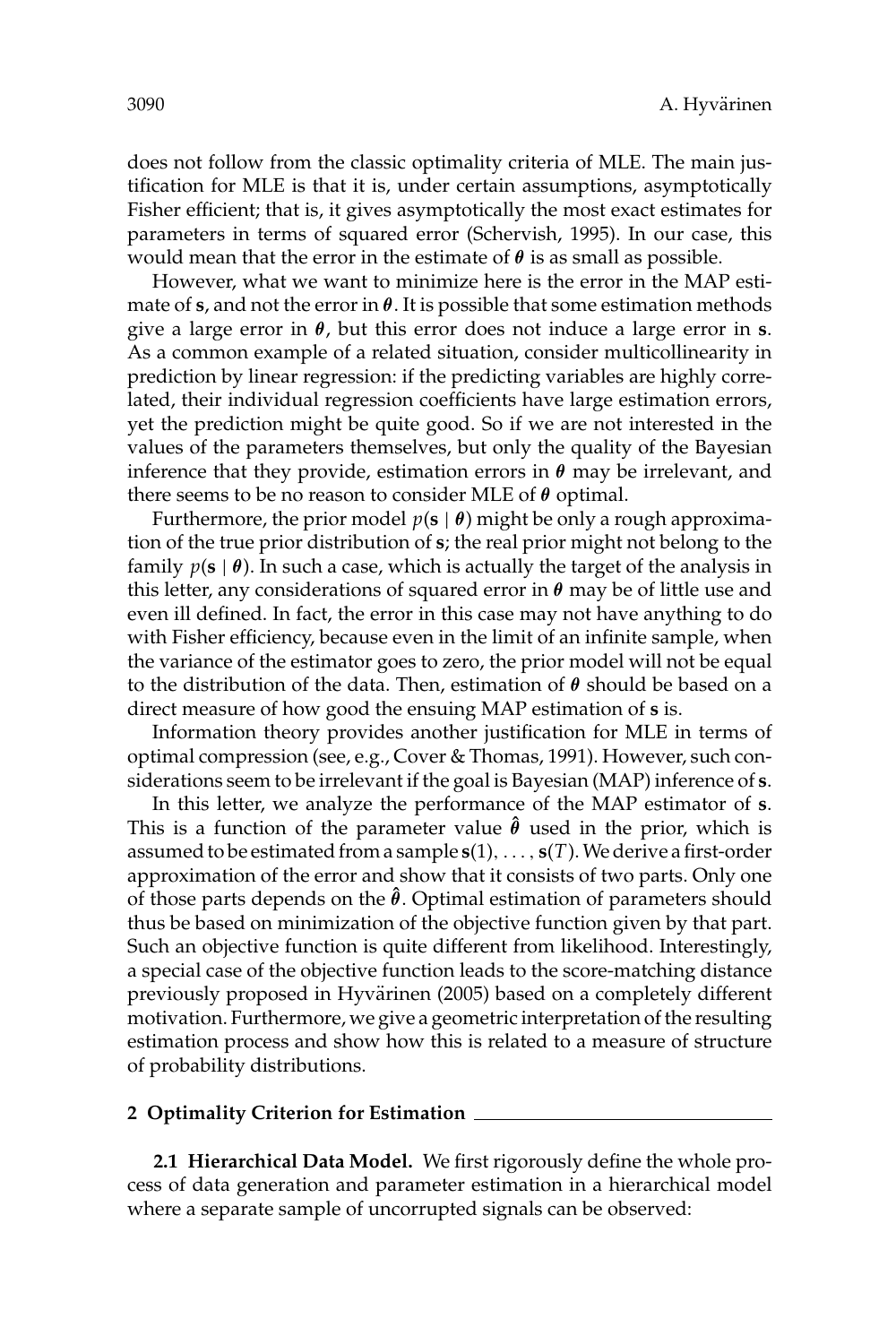- 1. Estimation of parameters: A sample **s**(1),..., **s**(*T*) is generated from a prior distribution  $p_0(s)$ . From this sample, we compute an estimate *θ* for *θ*, using a method to be specified.
- 2. Generation of **s** underlying for observed data: A single vector  $s_0$  is generated from the prior distribution  $p_0(\mathbf{s})$ .
- 3. Generation of observed data: A data vector **x** is generated from the data distribution  $p(x \mid s_0)$ .
- 4. MAP inference: Using  $\hat{\theta}$  and  $x$ , an estimate  $\hat{\mathbf{s}}$  for  $\mathbf{s}_0$  is obtained by MAP estimation as in equation 1.4.

In step 4, the data-generating process  $p(x | s)$  is assumed known; its estimation would be a completely different problem. The prior distribution  $p_0$  is approximated by a parameterized family of pdf's, *p*(.|*θ*). We do not assume that  $p_0$  belongs to the family  $p(.|\theta)$ .

The goal now is to minimize the error  $\|\mathbf{\Delta s}\| = \|\hat{\mathbf{s}} - \mathbf{s}_0\|$  that is due to the error in the approximation of the prior  $p_0(\mathbf{s})$  by  $p(\mathbf{s} \mid \hat{\boldsymbol{\theta}})$ . Even with a perfect estimate for the prior, there will, of course, be an estimation error in  $\hat{s}$  due to the randomness in the process of sampling the data from  $p(x | s_0)$ , which corresponds to the process corrupting the signal. However, we will see below that it is possible to separate these two kinds of errors.

**2.2 Goals and Limitations of the Analysis.** We emphasize that it is the error in **sˆ** and not in **ˆ** *θ* that we fundamentally want to minimize. Actually, the error in  $\hat{\theta}$  is not even a properly defined quantity because the prior  $p_0(\mathbf{s})$  need not belong to the family  $p(\mathbf{s} \mid \boldsymbol{\theta})$  used in its approximation. Thus, we shall ultimately define the optimal method of parameter estimation, or prior approximation, as the one that minimizes the error in **sˆ**.

An important choice we make in this analysis is that we completely neglect finite-sample effects; in other words, we assume that we have an infinite sample of **s**. Thus, there is an error in the approximation of  $p_0$  by our model  $p(.|\theta)$  simply because  $p_0$  does not belong to the model family, and not because of random fluctuations in the estimator  $\hat{\theta}$ . This approach is quite realistic in the case of neural computation and signal processing, where the number of observations can often be made arbitrarily large (e.g., by sampling more image patches) but the distributions are extremely complex and any model is only a rough approximation. This is, in fact, why we prefer to call this problem "approximation" of signal priors instead of "estimation."

A limitation that was already pointed out in section 1 is that we assume we can access an uncorrupted sample of the original signals **s**. This may be easy in some cases but impossible in others. Many empirical Bayes methods actually estimate parameters from corrupted signals, so our analysis is not applicable to them. Some examples on this are methods based on Stein's unbiased risk estimation (see section 4.3).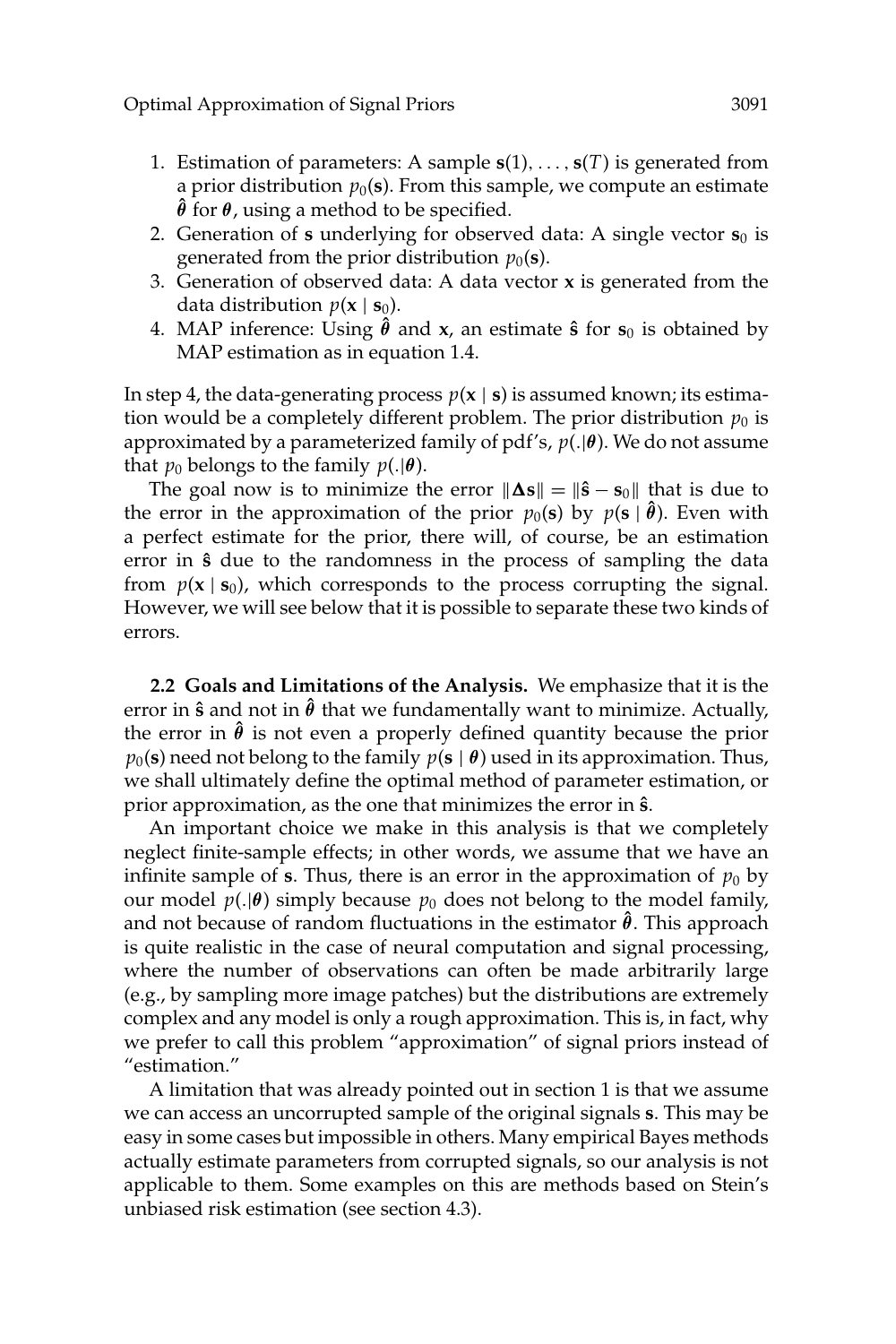**2.3 Analysis of Estimation Error.** First, we need some notation. Denote the derivatives of the log-pdf of **s** given *θ* by

$$
\boldsymbol{\psi}(\mathbf{s} \mid \boldsymbol{\theta}) = \begin{pmatrix} \frac{\partial \log p(\mathbf{s} \mid \boldsymbol{\theta})}{\partial s_1} \\ \vdots \\ \frac{\partial \log p(\mathbf{s} \mid \boldsymbol{\theta})}{\partial s_n} \end{pmatrix} = \begin{pmatrix} \psi_1(\mathbf{s} \mid \boldsymbol{\theta}) \\ \vdots \\ \psi_n(\mathbf{s} \mid \boldsymbol{\theta}) \end{pmatrix} = \nabla_{\mathbf{s}} \log p(\mathbf{s} \mid \boldsymbol{\theta})
$$

and the corresponding Hessian matrix by

$$
H(\mathbf{s} \mid \boldsymbol{\theta}) = \begin{pmatrix} \frac{\partial \log p(\mathbf{s} \mid \boldsymbol{\theta})}{\partial s_1 s_1} \cdots \frac{\partial \log p(\mathbf{s} \mid \boldsymbol{\theta})}{\partial s_1 s_n} \\ \vdots \\ \frac{\partial \log p(\mathbf{s} \mid \boldsymbol{\theta})}{\partial s_n s_1} \cdots \frac{\partial \log p(\mathbf{s} \mid \boldsymbol{\theta})}{\partial s_n s_n} \end{pmatrix} = \nabla_{\mathbf{s}} \boldsymbol{\psi}(\mathbf{s} \mid \boldsymbol{\theta})^T.
$$

Similary, denote by  $\psi(x \mid s)$  and  $H(x \mid s)$  the gradient and the Hessian matrix of  $\log p(x \mid s)$ , where the differentiation is still done with respect to **s**, and denote by  $\psi_0$ (**s**) and  $H_0$ (**s**) the corresponding gradient and Hessian of log  $p_0(\mathbf{s})$ . In the following, we use the shorter notation  $\hat{\mathbf{s}} = \hat{\mathbf{s}}_{MAP}(\hat{\boldsymbol{\theta}}, \mathbf{x})$ .

Our main result is given in the following theorem, proven in appendix A:

**Theorem 1.** *Assume that all the log-pdf's in equation 1.4 are differentiable. As* $s$ ume further that the estimation error  $\mathbf{\Delta s}=\mathbf{\hat{s}}-\mathbf{s}_0$  is small. Then the first-order *approximation of the error is*

$$
\|\mathbf{\Delta s}\|^2 = \|\mathcal{E}_1 + \mathcal{E}_2\|^2 + o(\|M^{-1}\mathbf{\Delta s}\|^2),\tag{2.1}
$$

*where*

$$
\mathcal{E}_1 = \mathbf{M}^{-1}[\boldsymbol{\psi}_0(\mathbf{s}_0) - \boldsymbol{\psi}(\mathbf{s}_0 \mid \hat{\boldsymbol{\theta}})] \tag{2.2}
$$

$$
\mathcal{E}_2 = M^{-1}[\psi_0(s_0) + \psi(x \mid s_0)] \tag{2.3}
$$

*with*

$$
M = H_0(s_0) + H(x \mid s_0). \tag{2.4}
$$

Now, the matrix **M** and the error vector in  $\mathcal{E}_2$  are functions of  $\mathbf{s}_0$  and **x** only (i.e., the data-generating parts—steps 2 and 3, above). Thus, they do not depend on our estimate for  $\theta$ . In contrast,  $\psi_0(\mathbf{s}_0) - \psi(\mathbf{s}_0 \mid \hat{\theta})$  in  $\mathcal{E}_1$  does depend on  $\hat{\theta}$ , which is a function of the sample  $s(1),...,s(T)$  (step 1 above).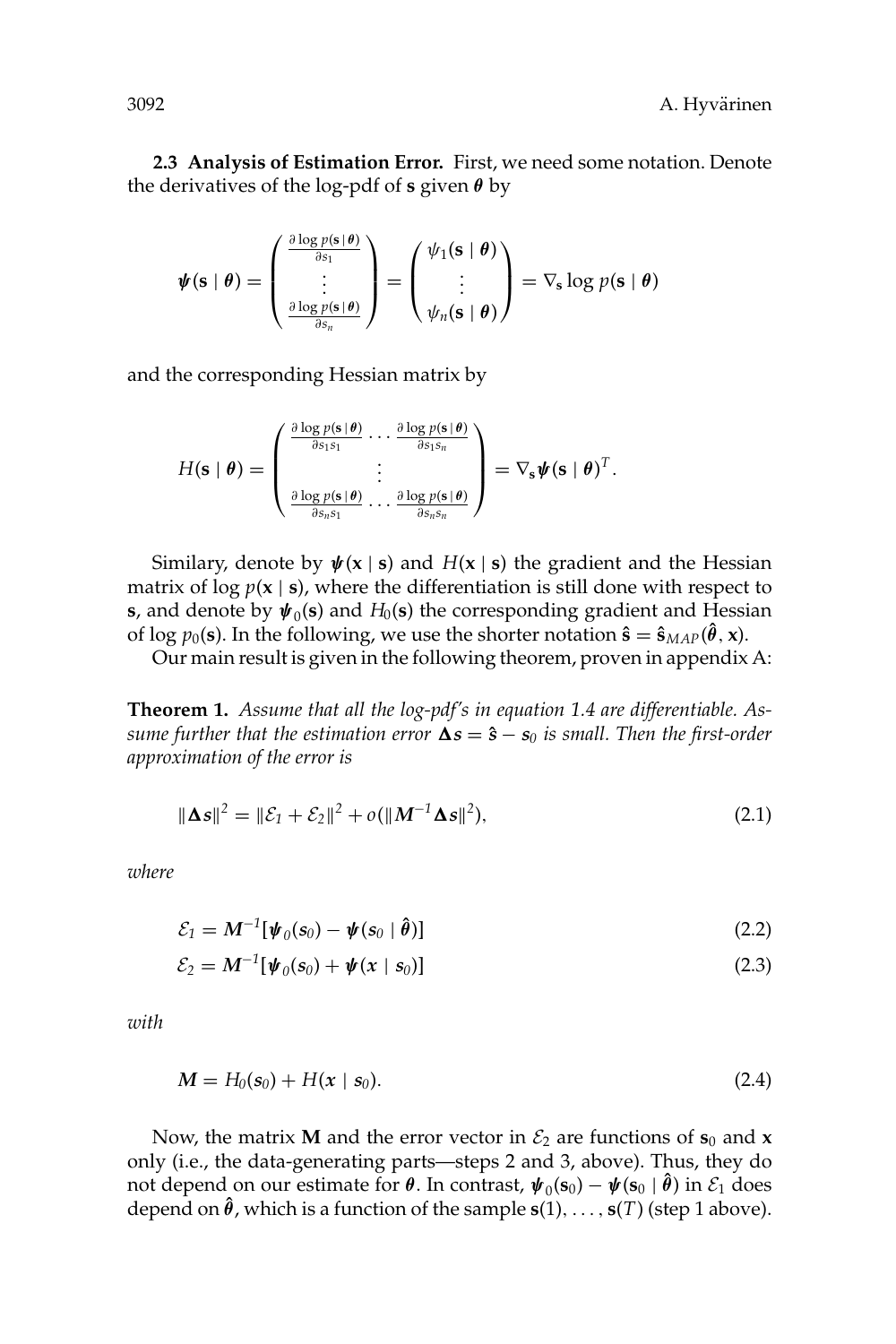If the errors  $\mathcal{E}_1$  and  $\mathcal{E}_2$  were orthogonal, we could decompose the expected error as

$$
E\{\|\mathbf{\Delta s}\|^2\} = E\{\|\mathcal{E}_1\|^2\} + E\{\|\mathcal{E}_2\|^2\} + o(\|M^{-1}\mathbf{\Delta s}\|^2),\tag{2.5}
$$

and we would see a clear decomposition of the error in two parts (the definition of the expectation will be specified later):

- The first part,  $E\{\|\mathcal{E}_1\|^2\}$ , is the error in the estimate **s** due to an error in our approximation  $p(.|\theta)$  of the prior  $p_0$ . In fact, if the approximation of the prior is exact,  $\psi_0(\mathbf{s}_0) = \psi(\mathbf{s}_0 | \hat{\theta})$  for any  $\mathbf{s}_0$ , and this term is zero.
- *e* of the prior is exact,  $\psi_0$ ( $\mathbf{s}_0$ ) =  $\psi$ ( $\mathbf{s}_0$  |  $\ddot{\theta}$ ) for any  $\mathbf{s}_0$ , and this term is zero.<br> **P** The second part,  $E\{\|\mathcal{E}_2\|^2\}$ , does not depend on the sample **s**(1), ..., **s**(*T*) or  $\hat{\theta}$  at all. It is related to the error that the MAP estimator has even when the prior  $p_0$  is known perfectly. This can be seen from the fact that if  $s_0$  were equal to the MAP estimator using a perfect prior model,  $\mathcal{E}_2$  would be zero (because, according to the definition of the MAP estimator, the sum of these gradients has to be zero).

Although the two errors do not seem to be orthogonal in general, we do have an orthogonality result in an important special case, which is infinitesimal gaussian noise. This shall be treated in section 4 and theorem 3. Thus, we do have some justification for considering the two errors independently from each other:  $\mathcal{E}_2$  would be dependent only on the model and not on the estimator  $\hat{\theta}$ , in which case computation of  $\hat{\theta}$  should be based on  $\mathcal{E}_1$  alone.

# **3 Proposal of Optimal Estimator**

**3.1 Direct Minimization of Approximate Restoration Error.** Based on theorem 1, we propose to minimize  $||\mathcal{E}_1||^2$  in order to minimize the estimation (restoration) error in **s**. Such an estimator should be optimal in the sense of minimizing squared error, at least if the two errors in the theorem are orthogonal enough.

One further problem is that  $||\mathcal{E}_1||^2$  depends also on  $p_0(\mathbf{s})$  via  $\boldsymbol{\psi}_0$  and *H*0, whose estimation may be very difficult. For reasons that will become apparent later, the occurrence of  $\psi_0$  is actually not a problem. Regarding  $\hat{H_0}$ , we use a first-order approximation, replacing it by its estimate  $\hat{H}(\mathbf{s} \mid \hat{\pmb{\theta}}).$ 

Thus, taking the expected value of the error  $\|\mathcal{E}_1\|^2$  over all s with respect to  $p_0$ , we arrive at the following objective function:

$$
\mathcal{J}(\boldsymbol{\theta}) = \frac{1}{2} \int p_0(\mathbf{s}) || [H(\mathbf{s} \mid \boldsymbol{\theta}) + H(\mathbf{x} \mid \mathbf{s})]^{-1} [\boldsymbol{\psi}_0(\mathbf{s}) - \boldsymbol{\psi}(\mathbf{s} \mid \boldsymbol{\theta})] ||^2 d\mathbf{s}.
$$
 (3.1)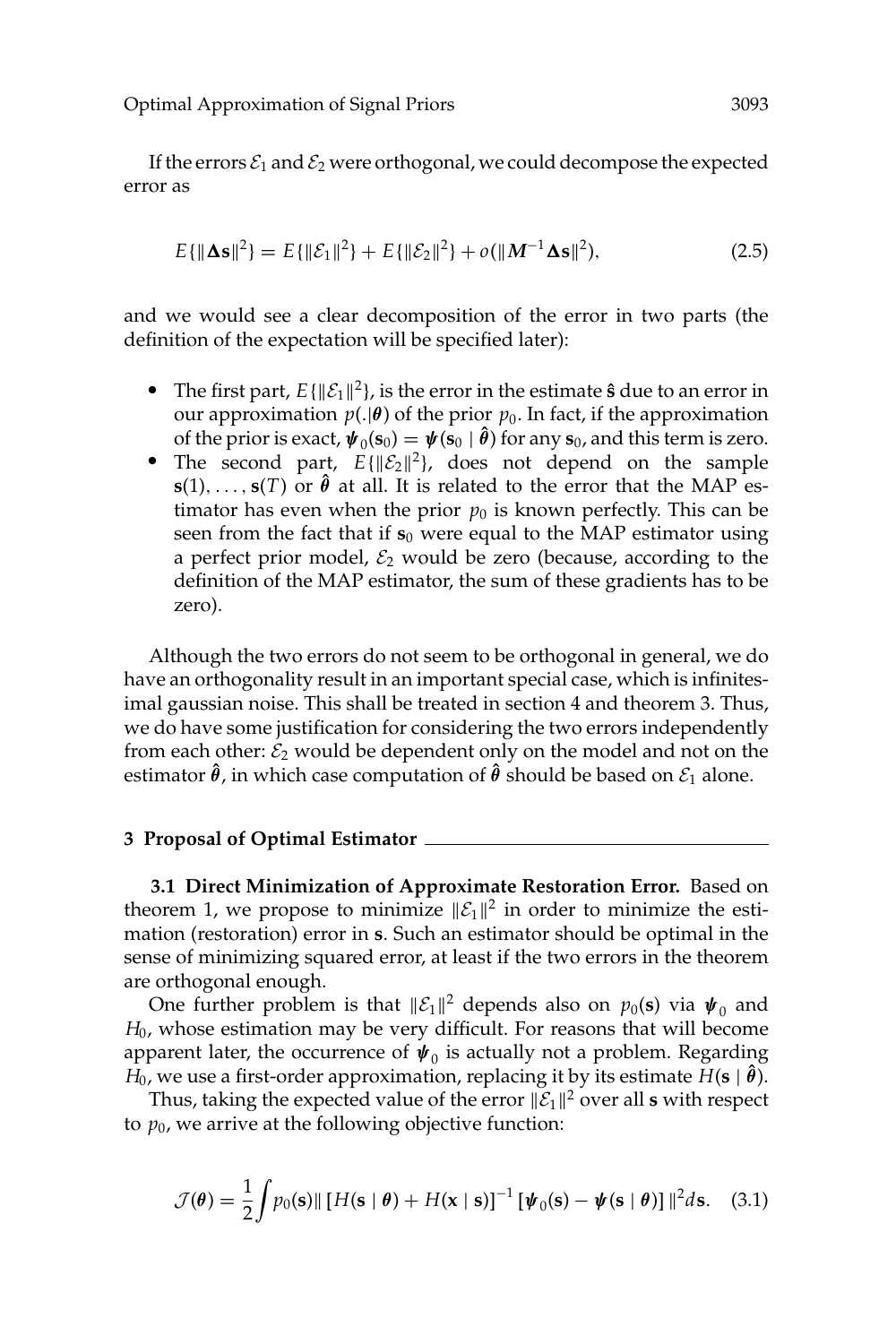Since we have a sample of **s**, the practical estimation will use a sample version, which equals

$$
\tilde{\mathcal{J}}(\boldsymbol{\theta}) = \frac{1}{2} \sum_{t=1}^{T} ||[H(\mathbf{s}(t) \mid \boldsymbol{\theta}) + H(\mathbf{x} \mid \mathbf{s}(t))]^{-1} [\boldsymbol{\psi}_0(\mathbf{s}(t)) - \boldsymbol{\psi}(\mathbf{s}(t) \mid \boldsymbol{\theta})]||^2. \quad (3.2)
$$

So we conclude that optimal estimation of the parameters is based, at least approximatively, on minimization or  $\tilde{\mathcal{J}}$  with respect to  $\theta$ :

$$
\hat{\boldsymbol{\theta}} = \arg\min_{\boldsymbol{\theta}} \tilde{\mathcal{J}}(\boldsymbol{\theta}).
$$

Basically, the objective function is a weighted squared error between the gradient of the log density  $\psi_0$  of the sample  $s(t)$  and the gradient of the log density given by the model, *ψ*(.|**ˆ** *θ*). This is actually rather natural because the definition of the MAP estimator, equation 1.4, implies that the sum of the gradients of the log densities  $p(x | s)$  and  $p(s | \hat{\theta})$  must be zero; only the latter gradient depends on the parameter estimate **ˆ** *θ*. So to minimize the error in the MAP estimator, one should find an *θ* that gives an accurate model of that gradient.

**3.2 Simple Computation of Objective Function.** It may seem that the objective function  $\tilde{\mathcal{J}}$  is computationally intractable because it uses  $\psi_0(\mathbf{s}(t))$ , which depends on the unknown prior  $p_0$ . However, it turns out that the objective function is very closely related to the score-matching objective function proposed in Hyvärinen (2005); see also (Pham & Garrat, 1997; Taleb & Jutten, 1999). Here, we present a generalization of the result in Hyvärinen (2005) that allows simple computation of  $\tilde{\mathcal{J}}$ . This is given by the following theorem:

**Theorem 2.** *Denote the i*, *j th element of the square MM of the premultiplying matrix*  $[H(s | \theta) + H(x | s)]^{-1}$  *in equation 3.1 by*  $G_{ii}$ (*s*)*. Assume some regularity conditions on the Hessians.<sup>2</sup> Then the objective function in equation 3.1 can be expressed as*

$$
\mathcal{J}(\theta) = \int p_0(s) \left\{ \sum_{ij} \partial_i \psi_i(s \mid \theta) G_{ij}(s) + \psi_i(s \mid \theta) \partial_i G_{ij}(s) + \frac{1}{2} G_{ij}(s) \psi_i(s \mid \theta) \psi_j(s \mid \theta) \right\} ds + const.
$$
\n(3.3)

<sup>&</sup>lt;sup>2</sup>The regularity conditions are:  $G_{ij}$  is differentiable and  $p_0(\mathbf{s})G_{ij}(\mathbf{s})\psi_i(\mathbf{s})$  vanishes when  $\|\mathbf{s}\|$  →  $\infty$  for all *i*, *j*, and the integrals given in equation B.2 are finite.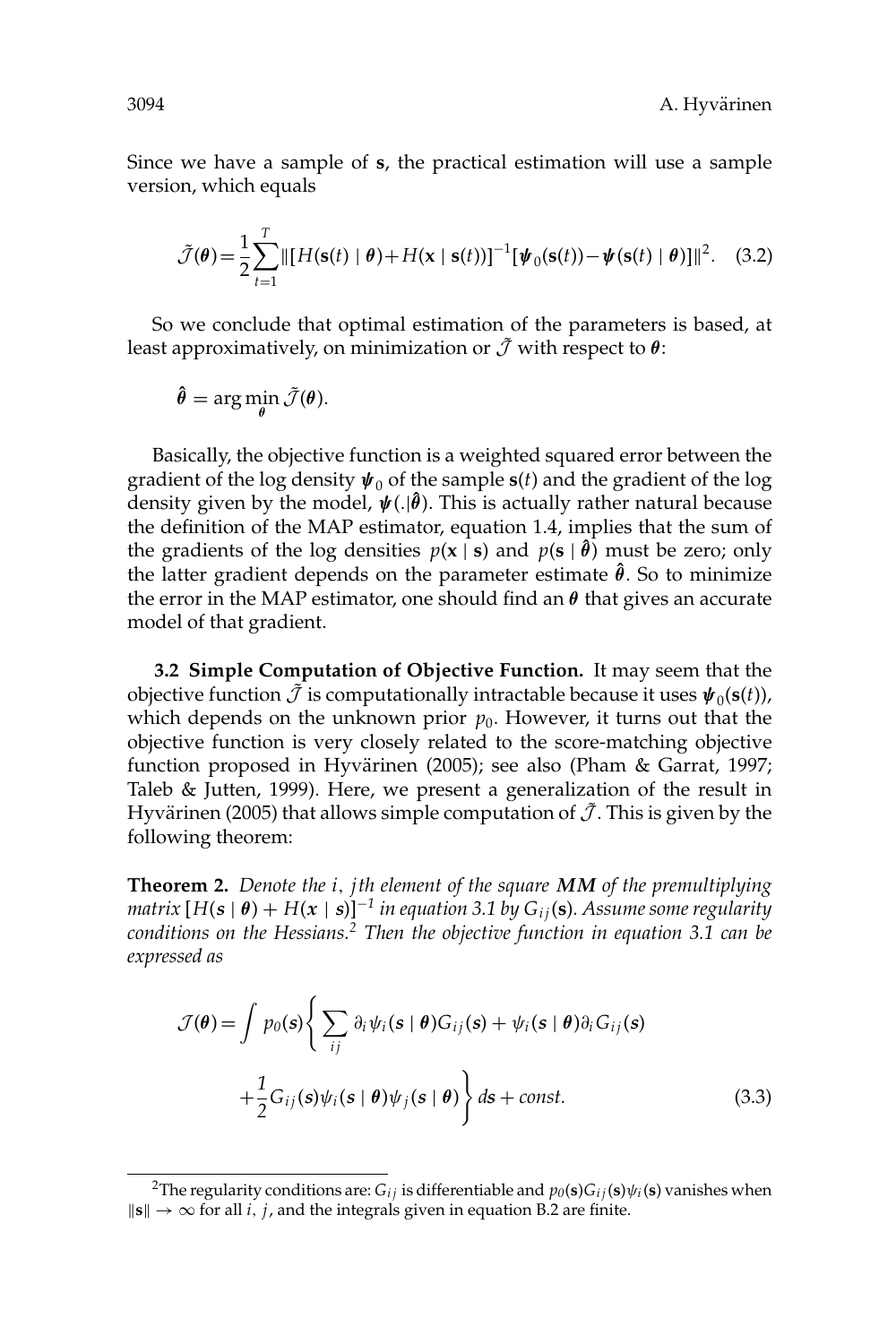*where* ∂*<sup>i</sup> denotes differentiation with respect to the i th element and the constant term does not depend on* **θ***. Moreover, this holds for any arbitrary functions G<sub>ij</sub>, fulfilling the regularity constraints.*

The theorem is proven in appendix B (see also Dawid & Lauritzen, 2005, for a related result).

Obviously the sample version of this expression for the objective function is obtained as

$$
\tilde{\mathcal{J}}(\theta) = \sum_{t=1}^{T} \sum_{ij} \partial_i \psi_i(\mathbf{s}(t) | \theta) G_{ij}(\mathbf{s}(t)) + \psi_i(\mathbf{s}(t) | \theta) \partial_i G_{ij}(\mathbf{s}(t)) \n+ \frac{1}{2} G_{ij}(\mathbf{s}(t)) \psi_i(\mathbf{s}(t) | \theta) \psi_j(\mathbf{s}(t) | \theta),
$$
\n(3.4)

where we have omitted the irrelevant constant. Here we see the remarkable fact that this sample version is easy to compute: it contains only sample averages of some functions, which are all part of the model specification and can be simply computed, provided that the model is defined using functions log *p*(.|*θ*) whose derivatives can be given in closed form or otherwise simply computed.

**3.3 Relationship to Score Matching.** In fact, in Hyvärinen (2005), a special case of our estimation method was proposed based on purely computational considerations. The problem considered in that article was what to do if the normalization constant of the pdf is not known. In other words, the prior pdf is defined using a function  $q$  in a form that is simple to compute, but *q* does not integrate to unity. Thus, the pdf is given by

$$
p(\mathbf{s} \mid \boldsymbol{\theta}) = \frac{1}{Z(\boldsymbol{\theta})} q(\mathbf{s}; \boldsymbol{\theta}),
$$

where we do not know how to easily compute *Z*, which is given by an integral that is often analytically intractable:

$$
Z(\boldsymbol{\theta}) = \int q(\mathbf{s}; \boldsymbol{\theta}) \, d\mathbf{s}.
$$

Now, the derivatives of the log density ("score functions") with respect to the *si* do not depend on *Z* at all, so the problem of computing the normalization constant disappears when we consider only the score functions. It is natural to try to estimate the model by looking at the Euclidean distance between the score function of the data and the score function given by the model. This leads to a special case of the present objective function, where the matrix  $M$  is replaced by identity. In Hyvärinen (2005), it was further proven that such an estimator is (locally) consistent.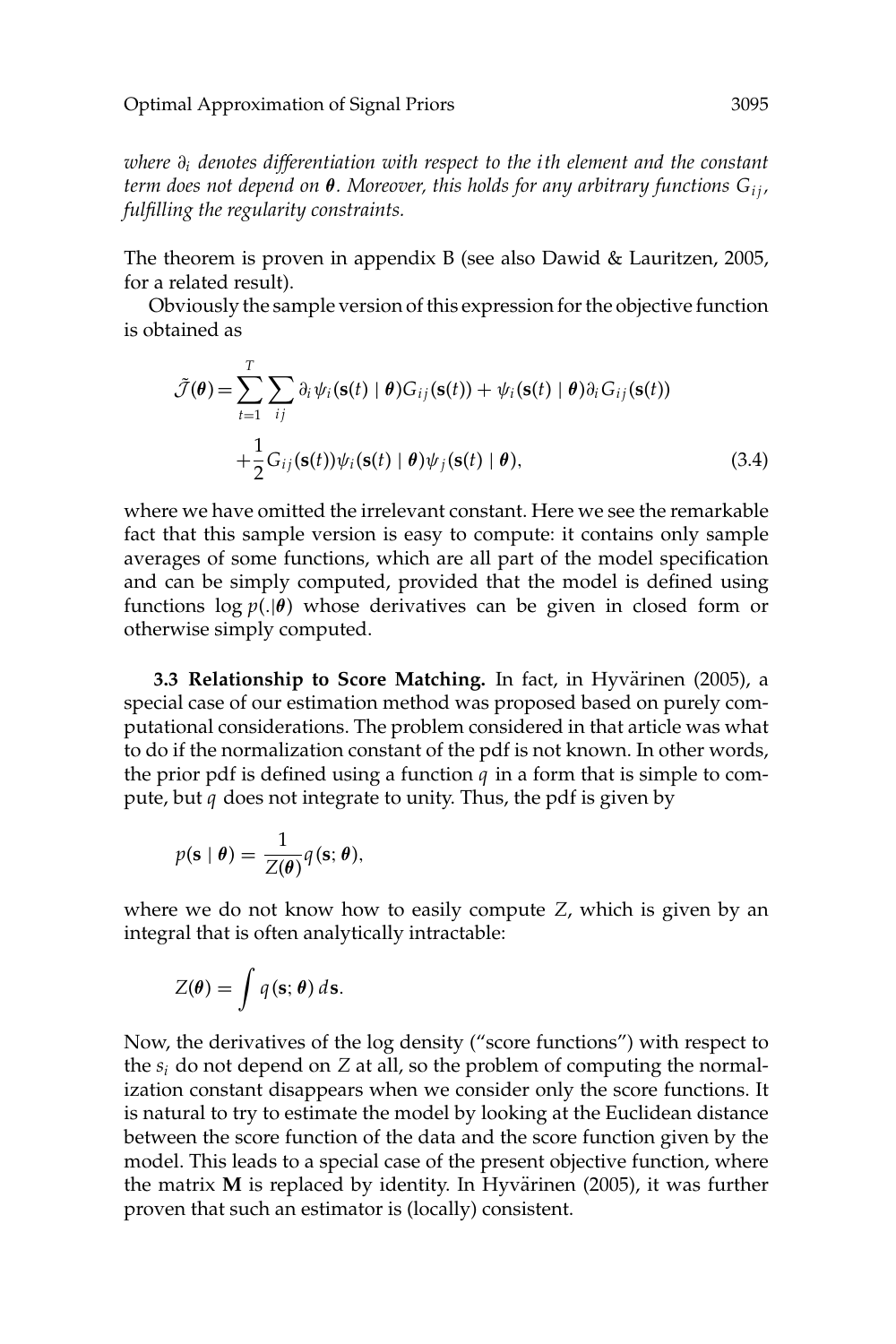Thus, we see that our proposed estimator combines statistical optimality, in the sense discussed in this letter, with computational simplicity, in the sense that the prior model  $p(s | \theta)$  does not need to integrate to unity, as was originally shown in Hyvärinen (2005) for a special case. In the next section, we will see that this special case emerges when we take a particular form for  $p(x | s)$ .

## **4 Case of Gaussian Infinitesimally Small Noise**

**4.1 Simplification of the Estimator.** A very interesting special case is obtained when **x** is equal to **s** plus infinitesimally small gaussian independent and identically distributed (i.i.d.) (white) noise:

$$
\log p(\mathbf{x} \mid \mathbf{s}) = -\frac{1}{2\sigma^2} ||\mathbf{x} - \mathbf{s}||^2 - \frac{n}{2} \log 2\pi \sigma^2,
$$
\n(4.1)

where *n* is the dimension of both **x** and **s** and we consider the limit of

$$
\sigma^2 \to 0. \tag{4.2}
$$

Such additive gaussian noise is an important practical case in signal processing and computational neuroscience. It can also be considered a theoretical archetype of signal corruption. In this case, the matrix **M** is of the form

$$
\mathbf{M} = H_0(\mathbf{s}_0) - \frac{1}{\sigma^2} \mathbf{I}.
$$
 (4.3)

Taking the limit of  $\sigma^2 \rightarrow 0$ , we see that **M** approaches the identity matrix multiplied by  $-1/\sigma^2$ . Our objective function is thus simplified to the Euclidean distance of the score functions if we ignore the scaling by  $1/\sigma^2$ . This simplifies the computations very much and gives the original scorematching distance proposed in Hyvärinen (2005) and discussed in the preceding section. The sample version of the objective function, in the present notation, is then given by

$$
\tilde{\mathcal{J}}(\boldsymbol{\theta}) = \sum_{t=1}^{T} \sum_{i} \partial_{i} \psi_{i} (\mathbf{s}(t) \mid \boldsymbol{\theta}) + \frac{1}{2} \psi_{i} (\mathbf{s}(t) \mid \boldsymbol{\theta})^{2}.
$$
 (4.4)

**4.2 Exact Orthogonality of Errors.** In the case of infinitesimal gaussian noise, we also have exact orthogonality of the two errors  $\mathcal{E}_1$  and  $\mathcal{E}_2$  in theorem 1. In appendix C we prove the following:

**Theorem 3.** *Assume that*  $p(x | s)$  *is as in equations 4.1 and 4.2. Then we have for any s0:*

$$
E_{x|s_0}\{\langle \mathcal{E}_1, \mathcal{E}_2 \rangle\} = 0 \quad \text{for all } s_0. \tag{4.5}
$$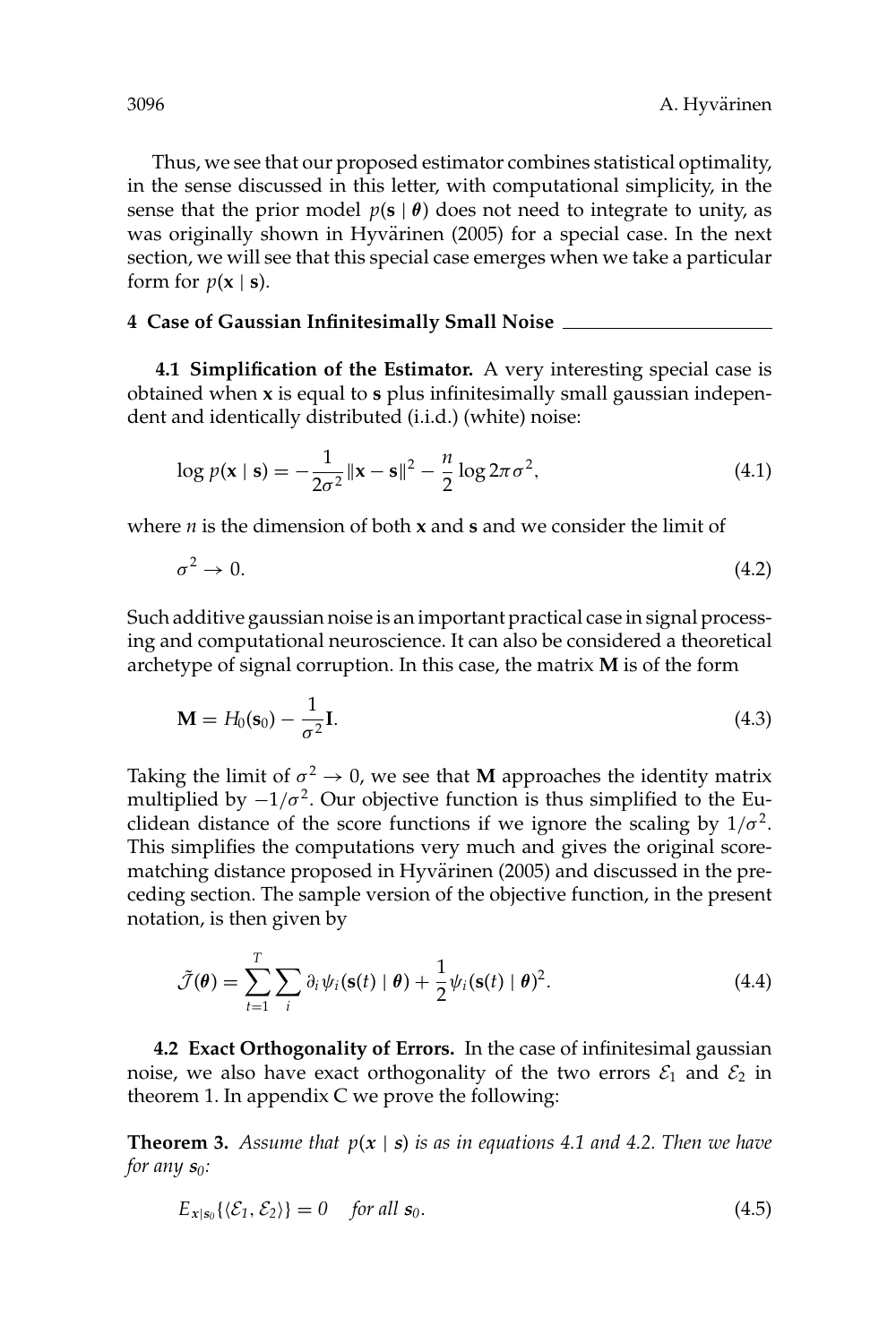*That is, the two errors in theorem 1 are orthogonal, and equation 2.5 holds when the expectations are taken over x given any s0.*

Thus, this theorem gives some justification for considering the  $\mathcal{E}_1$  and  $\mathcal{E}_2$ separately and estimating parameters by simply minimizing  $\mathcal{E}_1$ .

**4.3 Relation to Stein's Unbiased Risk Estimator.** In the case of infinitesimal gaussian noise, we also see an interesting connection to Stein's unbiased risk estimator (SURE).3

Let us consider the following problem. Assume that the random variable *x* follows a normal distribution with unit variance and unknown mean  $\mu$ . We consider estimators of  $\mu$  of the following form,

$$
\hat{\mu} = x + g(x),\tag{4.6}
$$

for some function *g* to be chosen. This can be interpreted in terms of denoising by considering  $\mu$  to be the original signal and  $x$  a noisy observation. Stein (1981) showed that in this case, an unbiased estimator of the risk (i.e., expected squared error) of the estimator is obtained as

$$
E_x\{(x+g(x)-\mu)^2\} = 1 + E_x\{g^2(x) + 2g'(x)\}.
$$
 (4.7)

To see the connection with our framework, assume that the estimator is obtained by MAP estimation using a prior *p*(.|*θ*) for µ, with parameters *θ*. Further, assume that the noise is infinitesimal with respect to the signal; since equation 4.7 assumes that noise variance is unity, this means that we assume that the variance of  $\mu$  is very large. Then a first-order approximation of the MAP estimator gives (Hyvärinen, 1999)

$$
\hat{\mu} = x - (\log p)'(x \mid \boldsymbol{\theta}). \tag{4.8}
$$

In other words, MAP estimation leads to

$$
g_{\theta}(x) = -(\log p)'(x \mid \theta) = -\psi(x \mid \theta), \tag{4.9}
$$

where  $\psi(.|\theta)$  is the derivative of the logarithm of the prior pdf of  $\mu$ , which depends on the parameters *θ*. Now, Stein's risk estimator gives, when averaged over the distribution of  $\mu$ ,

$$
E_{\mu}E_{x}\{(x+g_{\theta}(x)-\mu)^{2}\}=1+E_{\mu}E_{x}\{\psi^{2}(x\mid\theta)+2\psi'(x\mid\theta)\}.
$$
 (4.10)

<sup>&</sup>lt;sup>3</sup>I am grateful to an anonymous referee for pointing out this connection.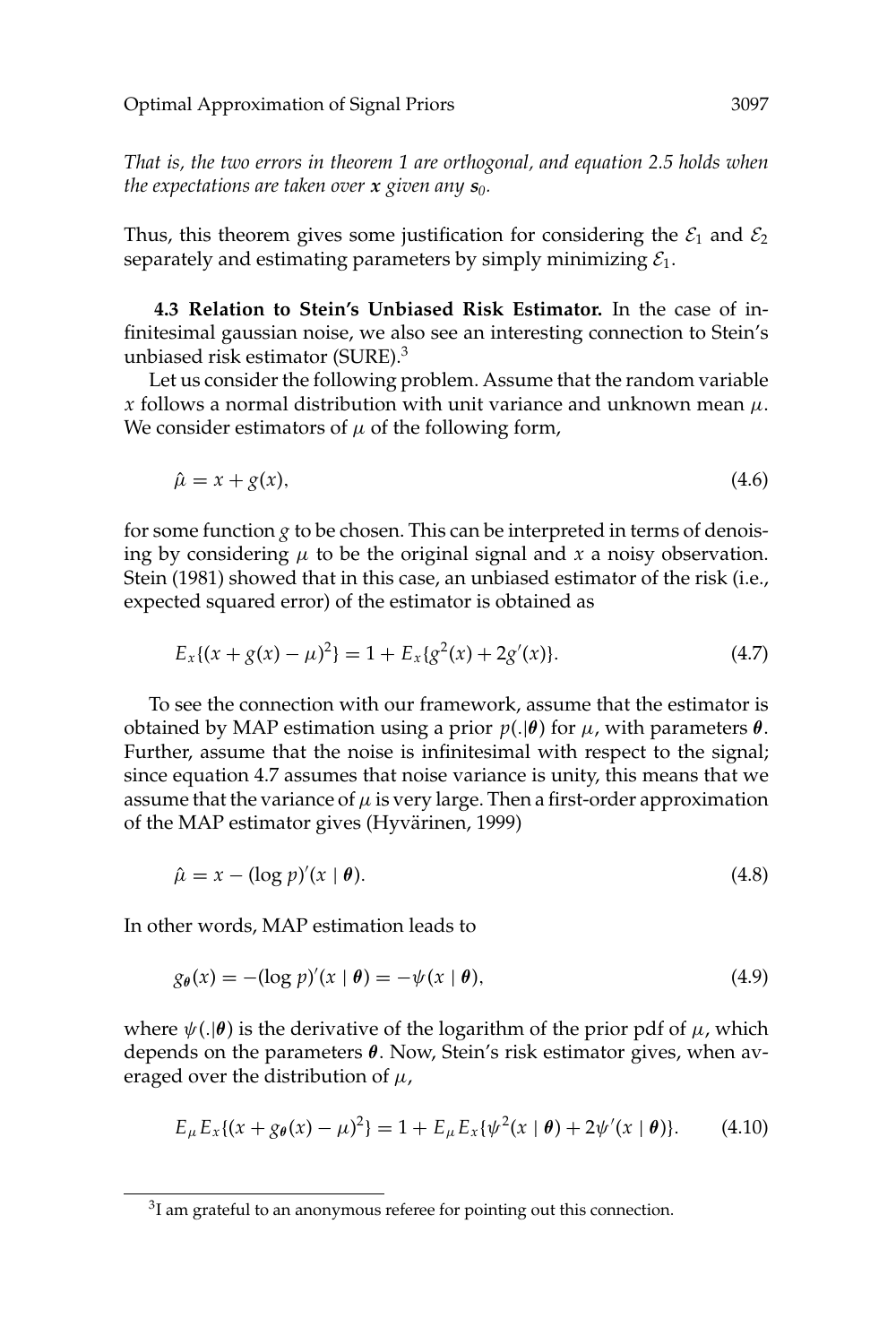Since the variance of *x* is infinitesimal compared to the variance of  $\mu$ , the expectation with respect to *x* can be ignored, and we can simply take  $x = \mu$ . Thus, minimization of this risk is equivalent to minimizing

$$
E_{\mu}\left\{\frac{1}{2}\psi^{2}(\mu\mid\boldsymbol{\theta})+\psi'(\mu\mid\boldsymbol{\theta})\right\},\tag{4.11}
$$

which is nothing else than the original score-matching objective proposed in Hyvärinen (2005). For notational simplicity, we considered here the onedimensional case, but the result holds in *n* dimensions because we simply need to take the sum of the errors (risks) in different dimensions. Thus, SURE provides another way of deriving score-matching estimation as the optimal prior in the special case of infinitesimal gaussian noise.

SURE can be estimated from noisy samples; it assumes noise variance is known, but this can usually be estimated. It was applied for wavelet shrinkage by Donoho and Johnstone (1995). The connection between score matching and SURE was pointed out by Raphan and Simoncelli (2007) in a rather different framework.

## **5 Interpretations as Projection and Structure**

In this section, we propose two intuitive interpretations of the estimation performed by score matching. The interpretation is based on two ideas:

- The score-matching estimator is obtained by minimizing a Euclidean distance, which leads to an interpretation as projection.<br>
• The amount of noise that can be removed from data is dependent on
- the amount of structure inherent in the data vector. Such structure is often associated with information-theoretical quantities such as (neg)entropy, but our analysis provides an alternative measure of structure.

The word *structure* is used loosely in what follows; intuitively, it means a lack of complete randomness in the data distribution. This is similar to the intuitive principle of information theory, in which the structure present in the data distribution allows it to be represented more compactly (i.e., compressed). Here, we show how the proportion of gaussian noise that can be removed from noisy observations leads to a similar measure of structure.

**5.1 Definition of Geometry.** We begin by defining basic geometrical concepts based on the score functions. Consider the space *S* of probability density functions that are sufficiently smooth in the sense that the assumptions given in the theorems above are fulfilled. Assume that *p***<sup>s</sup>** in *S* is fixed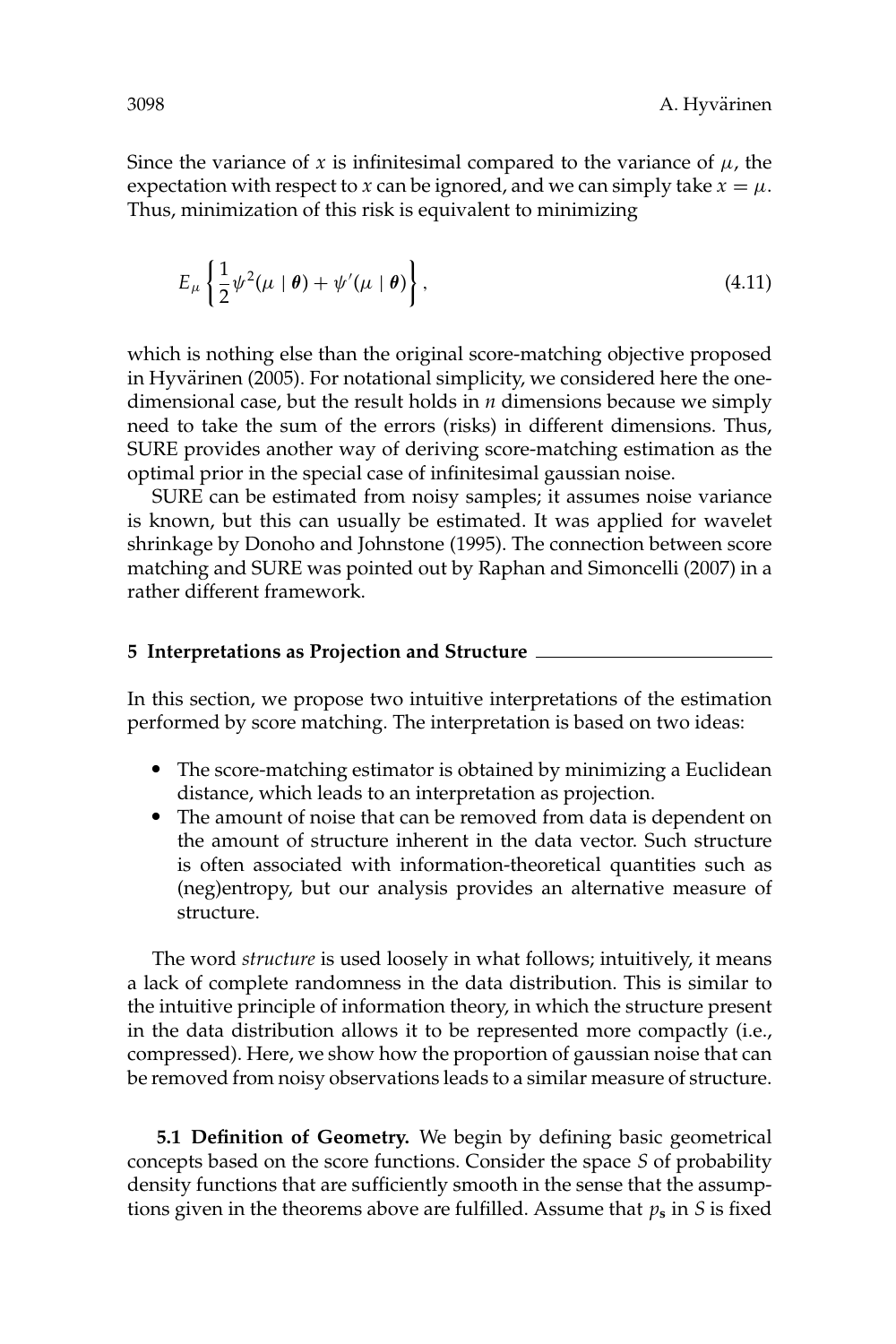once and for all. Given any two pdf's  $p_1$  and  $p_2$  in *S*, we define their dot product as

$$
\langle p_1, p_2 \rangle_s = \int p_s(\xi) \left[ \sum_{i=1}^n \psi_{1,i}(\xi) \psi_{2,i}(\xi) \right] d\xi, \tag{5.1}
$$

where  $\psi_{1,i}$  denotes the *i*th element in the score function of  $p_1$ , and likewise for  $\psi_{2,i}$ . (For a bit more mathematical rigor, we use  $\xi$  as the integrating variable instead of **s**.) The norm of a pdf is then given by

$$
||p_1||_s^2 = \langle p_1, p_1 \rangle_s = \int p_s(\xi) \left[ \sum_{i=1}^n \psi_{1,i}(\xi)^2 \right] d\xi
$$

$$
= \int p_s(\xi) ||\psi_1(\xi)||^2 d\xi, \tag{5.2}
$$

where the notation  $\|.\|$ , without a subscript, in the right-most integral denotes the ordinary Euclidean norm.

The norm we have just defined is closely related to Fisher information. The multidimensional Fisher information matrix is defined here as

$$
I_F(\mathbf{s}) = E\{\boldsymbol{\psi}(\mathbf{s})\boldsymbol{\psi}(\mathbf{s})^T\}.
$$
\n(5.3)

Strictly speaking, this is the Fisher information matrix with regard to a hypothetical location parameter. Obviously we have

$$
||p_{\mathbf{s}}||_{\mathbf{s}}^2 = \text{tr}(I_F(\mathbf{s})) \tag{5.4}
$$

Using the norm, we can also naturally define the distance:

$$
\text{dist}_{s}^{2}(p_{1}, p_{2}) = \int p_{s}(\xi) \left[ \sum_{i=1}^{n} (\psi_{1,i}(\xi) - \psi_{2,i}(\xi))^{2} \right] d\xi
$$

$$
= \int p_{s}(\xi) || \psi_{1}(\xi) - \psi_{2}(\xi) ||^{2} d\xi. \tag{5.5}
$$

Basically, we are defining something similar to a Hilbertian structure in the space of score functions  $\psi$ . Now we proceed to show how these geometric concepts can be interpreted as measures of the structure of a prior distribution in Bayesian inference.

**5.2 Denoising Capacity Using a Perfect Model.** The norm  $\|.\|_s$  defined in equation 5.2 is closely related to denoising capacity. In previous work, we proved the following: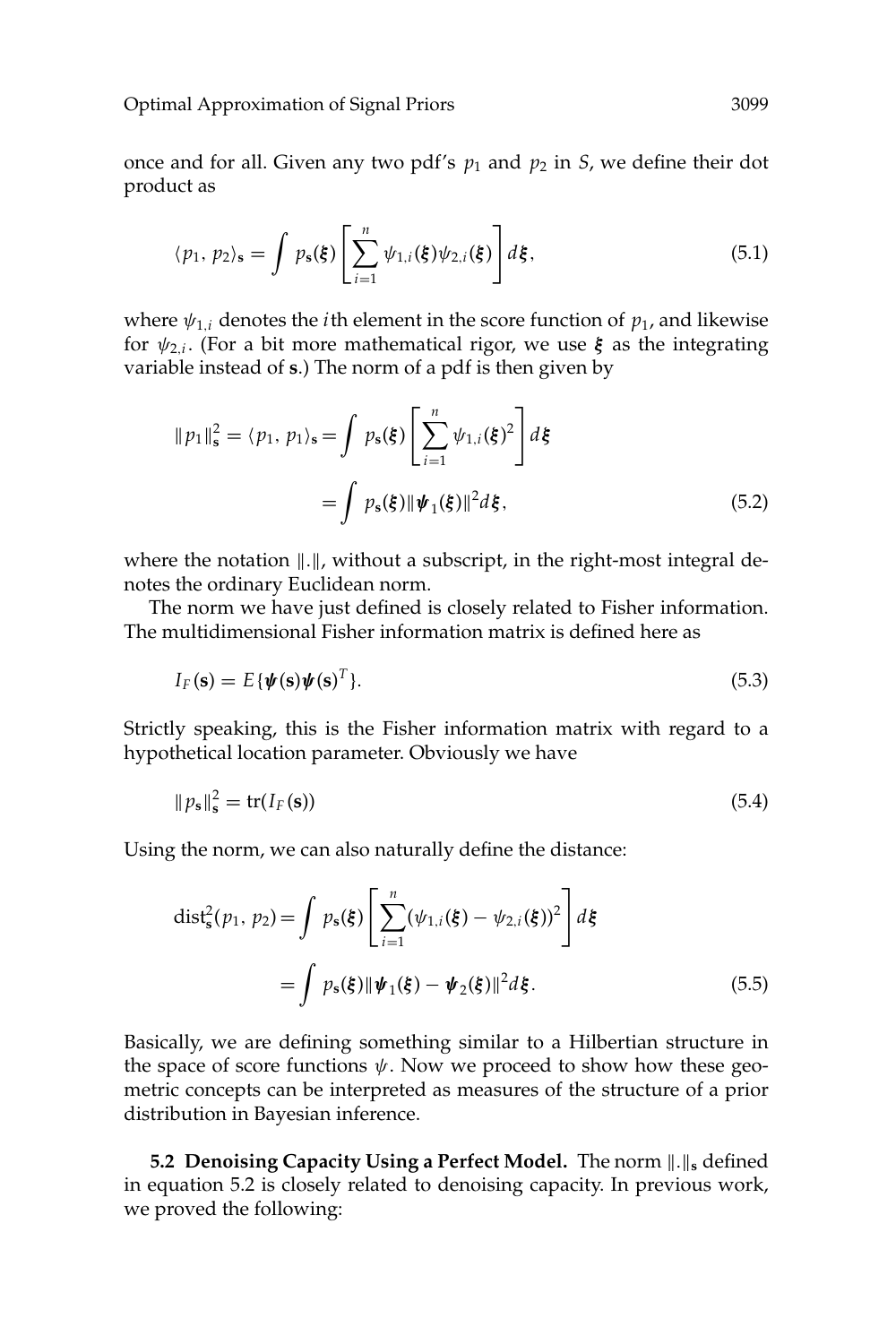**Theorem 4.** *Assume that p*(*x* | *s*) *is a gaussian distribution with mean s and covariance* σ*<sup>2</sup> I. The quadratic error of the MAP estimator s***ˆ***, when the distribution p<sup>s</sup> is exactly known, is given by*

$$
tr(E\{(\mathbf{s}-\hat{\mathbf{s}})(\mathbf{s}-\hat{\mathbf{s}})^{\mathrm{T}}\}) = n\sigma^2 - \sigma^4 \|p_s\|_{\mathbf{s}}^2 + \text{terms of higher order in } \sigma^2
$$
\n
$$
(5.6)
$$

*where*  $\sigma^2$  *is the noise level.* 

This is a simple corollary of theorem 2 in Hyvärinen (1999).

Thus, we can interpret  $\|p_{s}\|_{s}^{2}$  as the amount of structure that is present in the data vector **s**. It determines the amount of noise reduction that we can achieve by MAP estimation when we have a perfect model of the distribution of **s**. (The dominant term  $n\sigma^2$  does not depend on the distribution of the data, so it is irrelevant as a measure of structure.) The case of an imperfect model will be considered in the next section. Now we show some examples of different distributions and the amounts of structure they contain.

**Example 1.** A flat distribution

$$
p_f(\xi) = c \text{ for all } \xi \in \mathbb{R}^n \tag{5.7}
$$

has no information that could be used in denoising. In fact, it corresponds to a score function that is identically zero, so the norm  $\|p_f\|_s$  is zero.

**Example 2.** The gaussian distribution has minimum structure in the sense of  $\|.\|$ <sub>s</sub> for a fixed covariance structure (Cover & Thomas, 1991). This holds for both our Fisher-information-based measure and the more widely used Shannon entropy.

**Example 3.** Take any **s** with smooth pdf. Consider the variable rescaled variable  $\sigma$ **s**. When  $\sigma \to 0$ , the  $\|\rho_{s}\|_{s}$  goes to infinity. The structure becomes infinitely "strong" in the sense that we then know that **s** does not take any values other than zero. Conversely, if  $\sigma \to \infty$ ,  $\|p_{\mathbf{s}}\|_{\mathbf{s}}$  goes to zero, because the limit is the flat prior. Translating the distribution as  $\mathbf{s} + \mathbf{v}$  for a constant *ν* does not change  $\|.\|$ <sub>s</sub>.

**5.3 Denoising Capacity Using Imperfect Model.** In practice, we do not have a perfect model of  $p_s$ . Denote by  $\hat{p}$  our approximation of  $p_s$ . A simple combination of the proofs of theorems 1 and 4 gives the following general result:

**Theorem 5.** Assume that  $p(x | s)$  is as in theorem 4. Assume we use  $\hat{p}$  as the approximation of the prior  $p(\mathbf{s} \mid \hat{\boldsymbol{\theta}})$  in the MAP estimator defined in equation 1.4.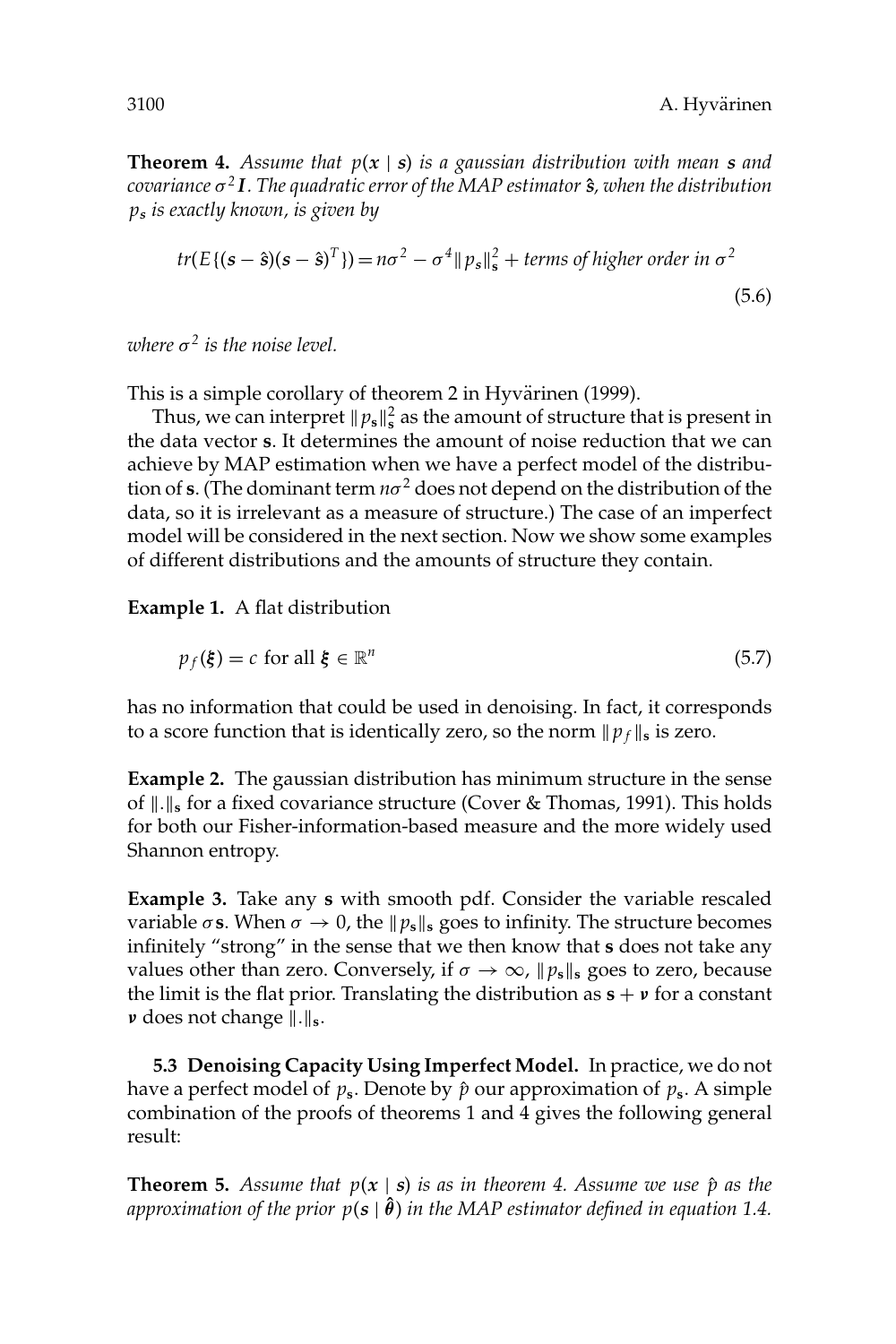*The denoising error can then be decomposed as*

$$
tr(E\{(\mathbf{s}-\hat{\mathbf{s}})(\mathbf{s}-\hat{\mathbf{s}})^T\}) = n\sigma^2 - \sigma^4 \|p_s\|_{\mathbf{s}}^2 + \sigma^4 \text{dist}_{\mathbf{s}}^2(\hat{p}, p_s)
$$
  
+ terms of higher order in  $\sigma^2$ . (5.8)

We see that the error is increased proportionally to the distance dist $\frac{2}{s}(\hat{p}, p_s)$ . Thus, it is this distance between  $\hat{p}$  and  $p_s$  that gives the reduction of denoising capacity due to an imperfect model. This enables us to interpret this distance as the amount of structure of  $s$  that is not modeled by  $\hat{p}$ . Thus, the metric we have defined is the metric of optimal estimation if the purpose is to construct a prior model of the data to be used in Bayesian inference such as denoising.

**5.4 Orthogonal Decomposition in Exponential Families.** A particularly illustrative decomposition can be obtained for exponential families. Assume our model comes from an exponential family,

$$
\log p(\mathbf{s} \mid \boldsymbol{\theta}) = \sum_{i=1}^{k} \theta_i g_i(\mathbf{s}) + \log Z(\boldsymbol{\theta}), \tag{5.9}
$$

where the parameter vector  $\theta$  can take all values in  $\mathbb{R}^k$  and Z is a normalizing constant that makes the integral equal to unity. The score functions are simply obtained:

$$
\boldsymbol{\psi}(\mathbf{s} \mid \boldsymbol{\theta}) = \sum_{i=1}^{k} \theta_i \nabla g_i(\mathbf{s}), \qquad (5.10)
$$

which shows that the space of score functions in the model family is a linear subspace. This implies that estimation by minimization of dist<sup>2</sup><sub>s</sub> $(p(.|\theta), p_s)$ is an orthogonal projection. In an orthogonal projection, the residual is orthogonal to the result of the projection. Denote the estimator minimizing  $\| \cdot \|_s$  by  $\hat{p}$ . Then this orthogonality means

$$
\langle \hat{p} - p_s, \hat{p} \rangle_s = 0,\tag{5.11}
$$

and it also implies the following Pythagorean decomposition:

$$
||p_s||_s^2 = \text{dist}_s^2(\hat{p}, p_s) + ||\hat{p}||_s. \tag{5.12}
$$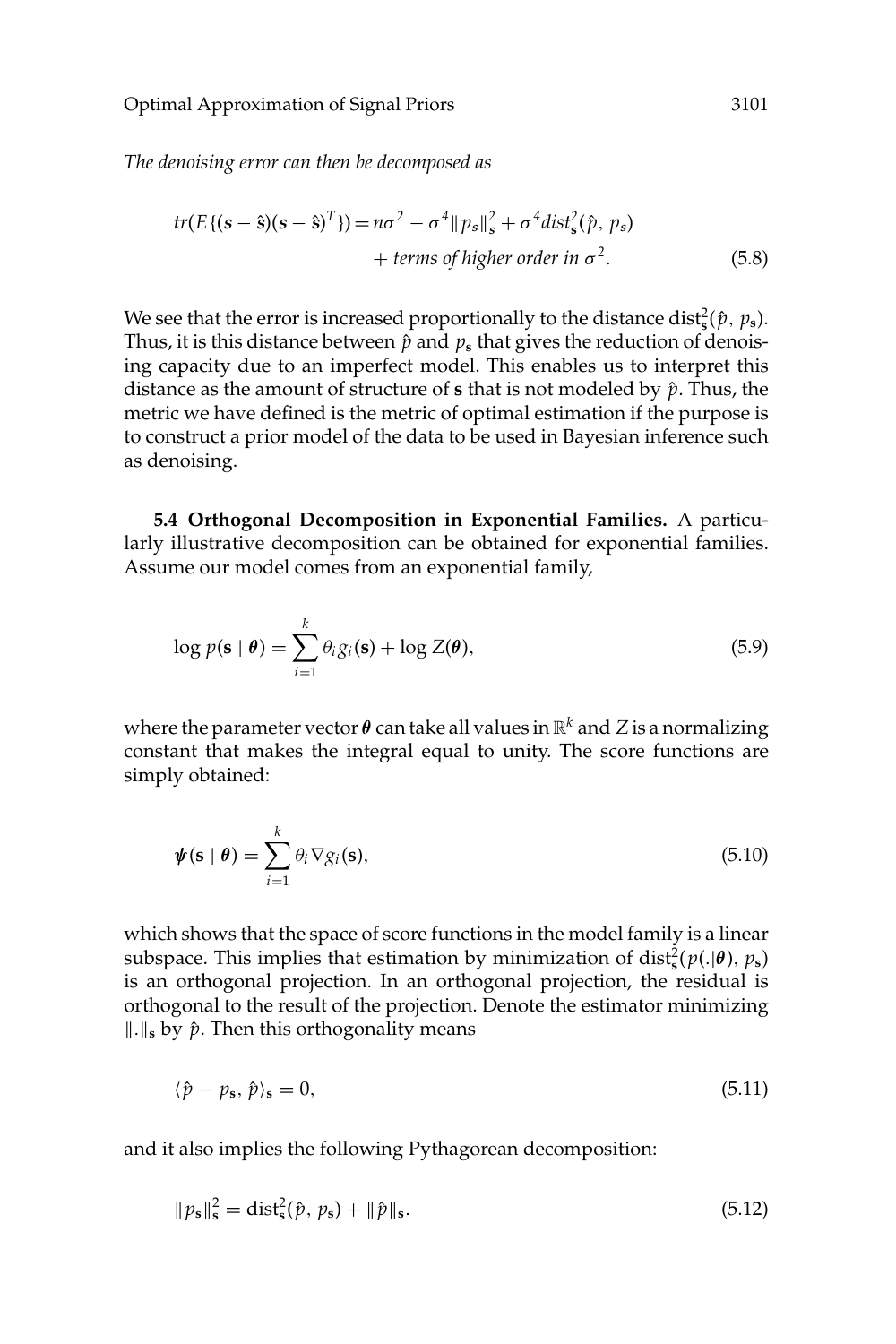This decomposition has a very interesting interpretation. We have by theorem 5 and equation 5.12,

$$
\text{tr}(E\{(\mathbf{s}-\hat{\mathbf{s}})(\mathbf{s}-\hat{\mathbf{s}})^T\}) = \sigma^2 n + \sigma^4 \left[\text{dist}_{\hat{\mathbf{s}}}^2(\hat{p}, p_{\mathbf{s}}) - \|p_{\mathbf{s}}\|_{\mathbf{s}}\right] + o(\sigma^4) \n= \sigma^2 n - \sigma^4 \|\hat{p}\|_{\hat{\mathbf{s}}}^2 + o(\sigma^4).
$$
\n(5.13)

So we see that the terms in equation 5.12 can be intuitively interpreted so that the decomposition reads

 $||p_s||_s^2$  = dist<sub>s</sub><sup>2</sup>( $\hat{p}, p_s$ ) + ||  $\hat{p}$   $\parallel_{\mathbf{s}}^2$ <sup>If Ps</sup> Is  $\overline{p}$  and  $\overline{s}$  if  $\overline{p}$  is  $\overline{s}$  if  $\overline{p}$  if  $\overline{s}$  if  $\overline{s}$  if  $\overline{s}$  if  $\overline{s}$  if  $\overline{s}$  if  $\overline{s}$  if  $\overline{s}$  if  $\overline{s}$  if  $\overline{s}$  if  $\overline{s}$  if  $\overline{s}$  if  $\overline{s}$  if  $\overline{s}$  if  $\overline{s}$ 

The interpretation of the first two terms here has already been discussed. The third term in equation 5.14 measures, according to equation 5.13, the denoising capacity when  $\hat{p}$  is used as a model of the data. This is why, in general, we call it the *amount of structure modeled*. However, this decomposition is strictly true only in the case of the exponential family.

#### **6 Simulations**

We performed some simulations to investigate the validity of the approximations made in deriving our main theorem (theorem 1) and our estimation method. In our simulations, the one-dimensional quantity *s* was corrupted by additive gaussian noise. Four different distribution  $p_0(s)$  were used:

1. A gaussian mixture model with different probabilities for the two kernels:

$$
p_0(s) = \frac{3}{4}\varphi(s) + \frac{1}{4}\varphi(s-5),\tag{6.1}
$$

where  $\varphi$  is the standardized gaussian pdf.

2. A second gaussian mixture model, which has a strong peak due to the small variance of one of the kernels,

$$
p_0(s) = \frac{1}{2\sigma 1} \varphi(s/\sigma_1) + \frac{1}{2} \varphi(s-5),
$$
\n(6.2)

where  $\varphi$  is the standardized gaussian pdf. The width of the first kernel was set to  $\sigma_1 = 0.2$ .

- 3. A chi-square distribution with 4 degrees of freedom.
- 4. The Laplacian (double-exponential) distribution of zero mean and unit variance, whose pdf is given by

$$
p_0(s) = \frac{1}{\sqrt{2}} \exp(\sqrt{2} |s|).
$$
 (6.3)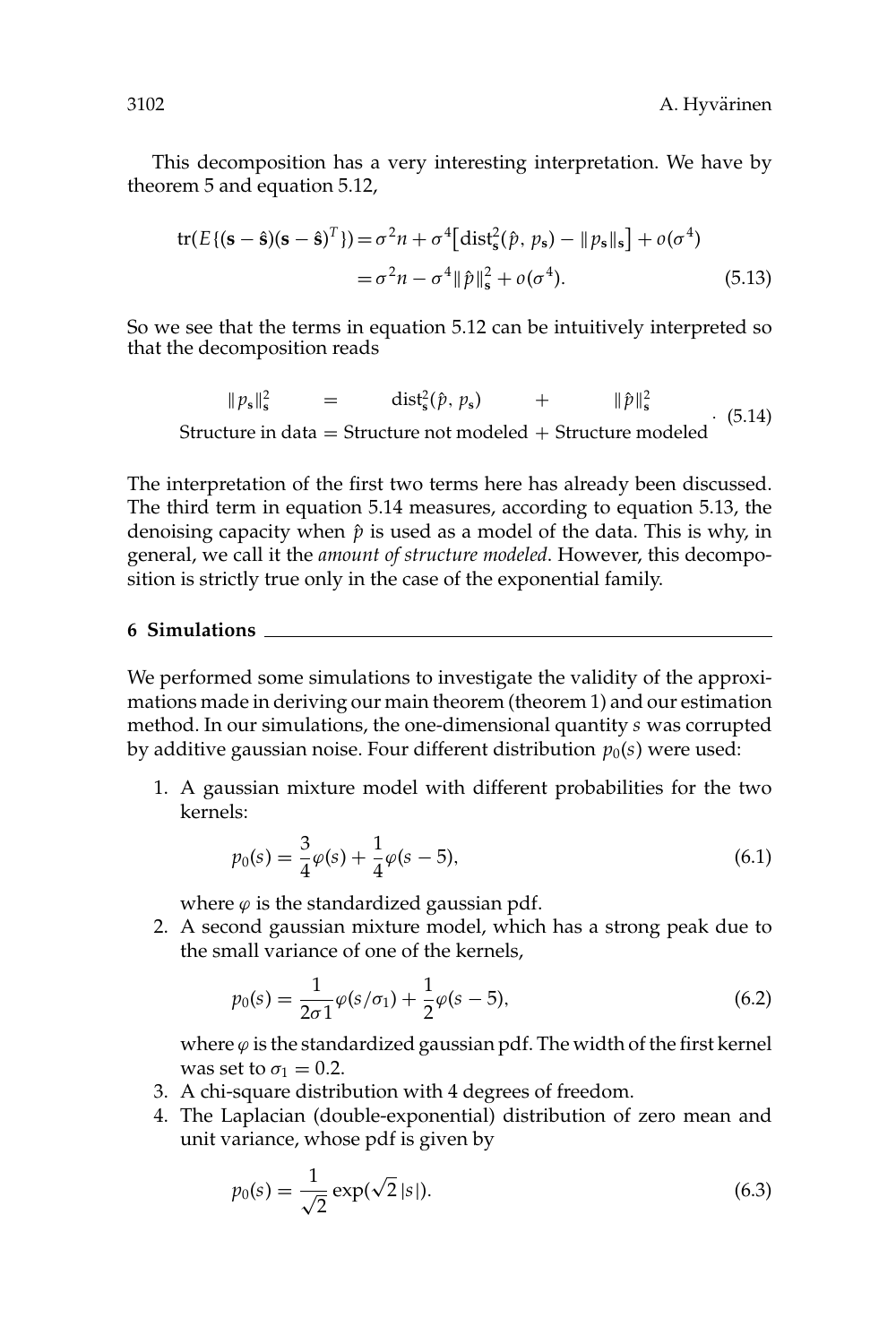All four distributions were further standardized to zero mean and unit variance. All these distributions were modeled (approximated) by a smoothed version of the Laplacian distribution with a location parameter  $\theta$  to be estimated:

$$
\log p(s \mid \theta) = -\frac{\sqrt{2}}{\gamma} \log \cosh(\gamma(s - \theta)) - Z(\gamma),\tag{6.4}
$$

which is a very good model for the Laplacian data but not good for others. The parameter  $\gamma$  controls the smoothness of the pdf: for  $\gamma = \infty$ , this distribution becomes the Laplacian distribution of unit variance. We used the value  $\gamma = 10$ .

A sample of 10,000 data points was obtained from each of the four prior distributions. Thus, any finite-sample effects were reduced to a minimum, and the effects investigated were almost exclusively due to the fact that  $p_0$  does not belong to the model distribution family. The parameter  $\theta$  was estimated using score matching, as well as maximum likelihood for comparison.

Another sample of 20,000 data points was generated from each distribution, and gaussian noise of different variances was added to it, which gave the corrupted data *x*. The MAP estimator  $\hat{s}_{MAP}$  for *s* was then computed for the two estimates of  $\theta$  given by score-matching estimation (SME) and maximum likelihood estimation (MLE) and for each of the 20,000 observed *x*'s. The squared errors in the denoising inference were computed as  $(\hat{s} - s)^2$  for the two estimators. The procedure was repeated four times with different noise levels.

In some cases, the difference between the errors for SME and MLE is so small that one might doubt its statistical significance (it could be due to the limited sample used in the simulations). So we performed a *t*-test on the differences. (It was checked that the distributions are gaussian enough for the *t*-test to be valid.) The test used the null hypothesis that the mean error in SME is larger than the mean error in MLE. If the *p*-value is very small  $(<0.01$ ), SME is significantly better than MLE, and if it is very large  $(>0.99)$ , MLE is significantly better than SME.

To get a better idea of the scale of the errors, we compared the obtained denoising errors with the one obtained using a perfect prior (i.e., the true distribution *s* in the inference). We quantified the denoising performance using a performance index that was the amount of noise removed (reduction in squared error), based on either MLE or SME, as a proportion of the amount of noise removed using the perfect prior, expressed in percentages:

Performance index  $= 100$ 

$$
\times \frac{\text{Noise variance} - \text{Squared error using prior model } p(s | \hat{\theta})}{\text{Noise variance} - \text{Squared error using perfect prior model}}.
$$
 (6.5)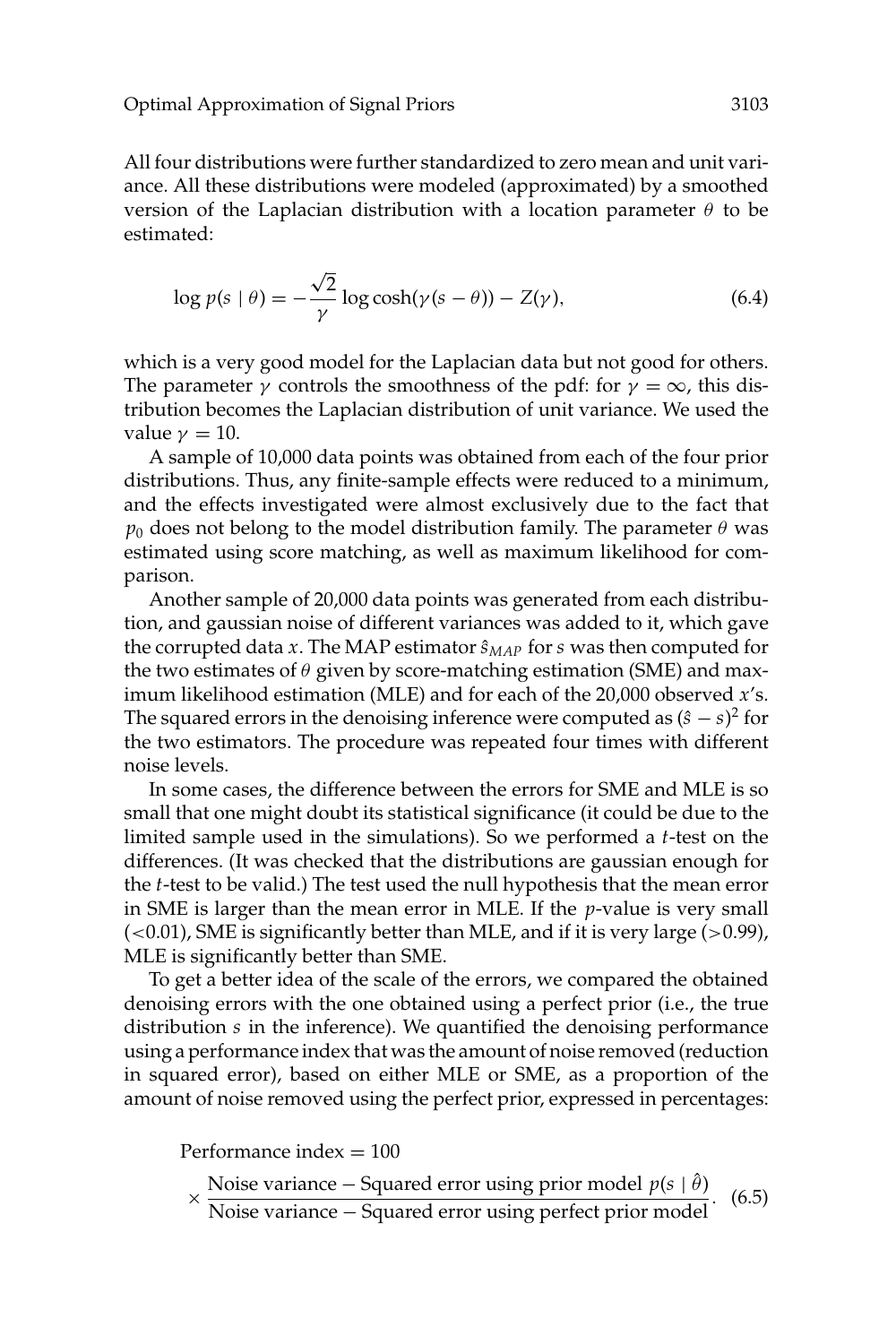3104 A. Hyvarinen ¨

| Denoise by MAP                 | Gaussian<br>Mixture 1 | Gaussian<br>Mixture 2 | Chi Square  | Laplacian |
|--------------------------------|-----------------------|-----------------------|-------------|-----------|
| SM: value of $\hat{\theta}$    | $-0.447$              | $-0.961$              | $-0.505$    | $-0.027$  |
| ML: value of $\hat{\theta}$    | $-0.335$              | $-0.385$              | $-0.225$    | 0.002     |
| Noise variance $= 0.05$        |                       |                       |             |           |
| SM: squared error in $\hat{s}$ | 0.0451832             | 0.0437251             | 0.0475274   | 0.0458882 |
| ML: squared error in $\hat{s}$ | 0.0458262             | 0.0539467             | 0.0481536   | 0.0458603 |
| PP: error in s                 | 0.0409871             | 0.0232552             | 0.0445455   | 0.0458615 |
| <i>p</i> -value of difference  | $\Omega$              | $\Omega$              | 1.41838e-08 | 0.983707  |
| SM: performance index          | 53.4441               | 23.4623               | 45.3304     | 99.3535   |
| ML: performance index          | 46.3097               | $-14.757$             | 33.8515     | 100.027   |
| Noise variance $= 0.1$         |                       |                       |             |           |
| SM: squared error in $\hat{s}$ | 0.0872924             | 0.0862113             | 0.0905881   | 0.0884577 |
| ML: squared error in $\hat{s}$ | 0.0889856             | 0.109962              | 0.0928176   | 0.0884553 |
| PP: error in s                 | 0.0765966             | 0.0491676             | 0.0840644   | 0.0884539 |
| p-value of difference          | $\Omega$              | $\theta$              | 2.22045e-16 | 0.534107  |
| SM: performance index          | 54.298                | 27.1258               | 59.0617     | 99.967    |
| ML: performance index          | 47.0631               | $-19.5983$            | 45.071      | 99.9879   |
| Noise variance $= 0.2$         |                       |                       |             |           |
| SM: squared error in $\hat{s}$ | 0.157888              | 0.175383              | 0.168148    | 0.163455  |
| ML: squared error in $\hat{s}$ | 0.162068              | 0.214278              | 0.171554    | 0.163322  |
| PP: error in s                 | 0.141524              | 0.129202              | 0.153341    | 0.163327  |
| <i>p</i> -value of difference  | $\overline{0}$        | $\mathbf{0}$          | 2.00357e-09 | 0.989493  |
| SM: performance index          | 72.0148               | 34.7715               | 68.2662     | 99.6507   |
| ML: performance index          | 64.8668               | $-20.1669$            | 60.9658     | 100.014   |
| Noise variance $= 0.5$         |                       |                       |             |           |
| SM: squared error in $\hat{s}$ | 0.359553              | 0.495427              | 0.353038    | 0.336505  |
| ML: squared error in $\hat{s}$ | 0.363577              | 0.48297               | 0.344779    | 0.33623   |
| PP: error in s                 | 0.331788              | 0.45787               | 0.307364    | 0.336233  |
| <i>p</i> -value of difference  | $\overline{0}$        | 0.999999              | 1           | 0.984166  |
| SM: performance index          | 83.4939               | 10.8552               | 76.2902     | 99.8336   |
| ML: performance index          | 81.1015               | 40.4231               | 80.5778     | 100.002   |

Table 1: Results for the Simulations on Denoising Using MAP Estimation.

Notes: For each of the four distributions, the estimates of  $\theta$  are first given. Next, for each of the four noise levels, the errors in estimation of *s* using θˆ from score matching (SM) or from maximum likelihood (ML) are given. For comparison, the error for MAP denoising using the perfect prior (PP) is shown. The *p*-value is for the null hypothesis that the mean error for SME is larger than the mean error for MLE; at the same time, it tests the opposite hypothesis, so that one minus the *p*-value is the *p*-value for the null hypothesis that the mean SME error is smaller. The performance index shows the denoising obtained as a percentage of the denoising using perfect prior.

This performance index can also take negative values, which means that the denoising estimator is so bad that it actually increases the noise in the data.

Table 1 shows the obtained results. First, we see that the estimates obtained for  $\theta$  are quite different for the two estimation methods. The only exception is the case of the Laplacian distribution, because it is symmetric around the mean and both methods are consistent, eventually converging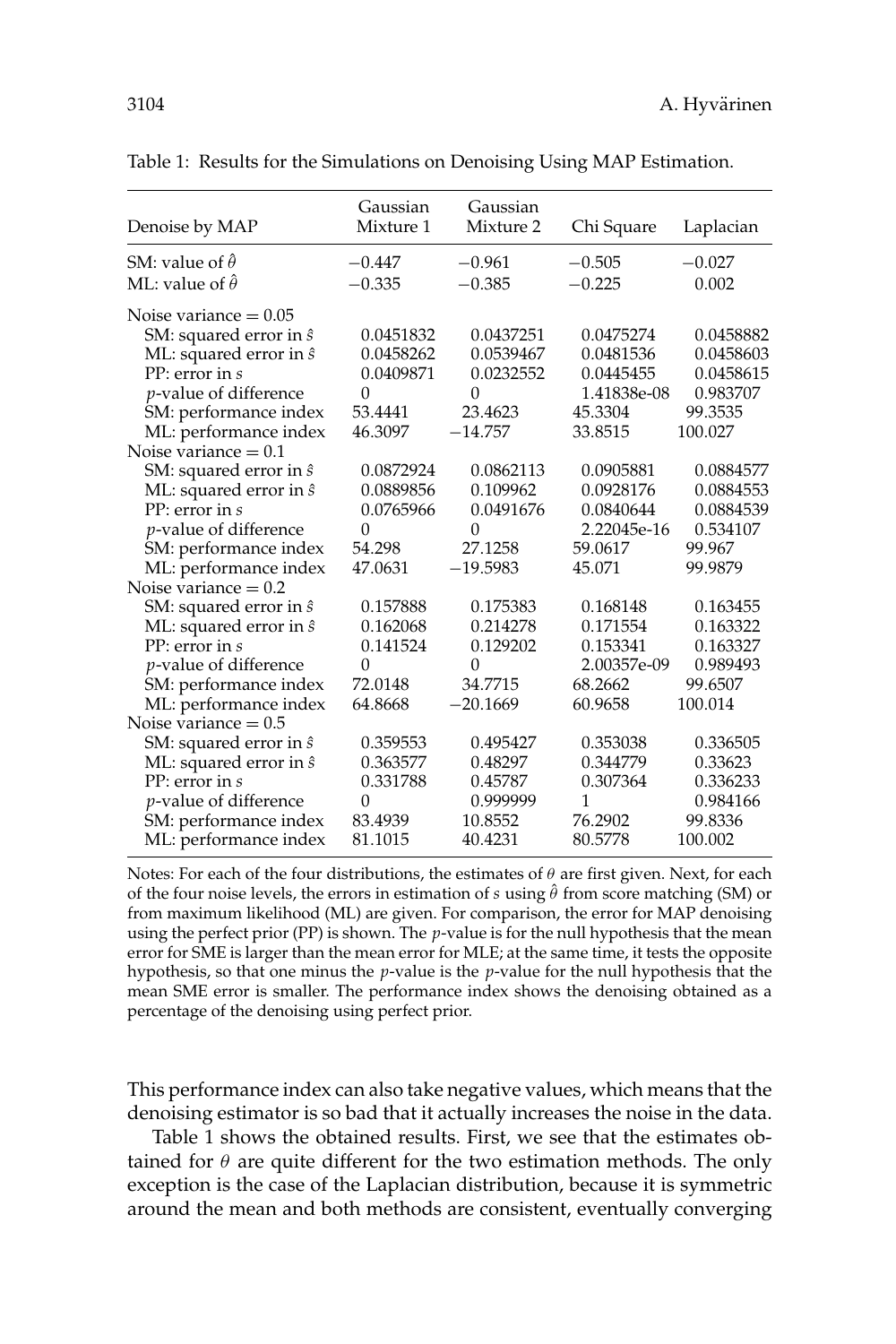to the real location value of 0. Note that because the (smoothed) Laplacian distribution  $p(s | \theta)$  is only a very rough approximation for the other three pdf's, no "correct" value for  $\theta$  is available for them, so the values of  $\theta$  cannot be compared with any ground truth.

The squared errors in  $\hat{s}$  are what we essentially want to compare. For all the distributions except the Laplacian, SME gives a smaller squared error for the smaller noise levels, and the difference is statistically significant. The improvement is typically 5% to 30% of the maximum noise reduction, as measured by the performance index. In some cases, MLE gives such a bad approximation that the noise is actually increased, which leads to a negative value for the performance index. For the largest noise level, MLE gives a smaller error in some cases. This is because the theory developed in this letter considers the limit of infinitesimal noise and the first-order approximations used in the analysis break down at large noise levels.

For the Laplacian distribution, the *p*-values were some cases close to significance and in others far from it: The difference in the errors is so small that even with the 20,000 samples, hardly any significant error can be seen. Actually, the *p*-values here are irrelevant from the viewpoint of our analysis, because in this case, the differences are completely due to finite-sample effects, since both methods are consistent and converge on the value  $\theta = 0$ . This is the case where  $p_0$  belongs (up to a small approximation error due to using equation 6.4 with finite  $\gamma$ ) to the model family  $p(.|\theta)$ . A reservation with respect to the applicability of our theorem is thus necessary: if  $p_0$ belongs to the model family  $p(.|\theta)$ , any improvement obtained by SME is negligible. This is presumably because the error  $\mathcal{E}_1$  then approaches zero in the limit of a large sample, whereas  $\mathcal{E}_2$  does not. So the contribution of  $\mathcal{E}_1$ becomes negligible, and its minimization has no real effect on the denoising error. Thus, our method is interesting only when we are approximating the prior density  $p_0$ , and the approximation does not converge to the right data distribution even for an infinite sample.

The same results are shown in Table 2 for MMSE inference. That is, the parameter estimation was done as above, but the denoising was performed by taking the mean of the posterior distribution of  $p(s | x)$ . The results are qualitatively quite similar to those of Table 1, although slightly less favorable to SME, especially for the largest noise level. Note that there is no contradiction in MMSE estimation being less favorable to SME, even though SME was shown to approximately minimize the mean squared error. This is because SME finds parameter values that minimize mean squared error for MAP inference, which is different from minimizing mean squared error for MMSE inference.

Thus, the simulations show that when the data distribution is not very well approximated by the model and the noise level is small, the average errors corresponding to SME are significantly smaller than average errors corresponding to MLE. The difference is significant statistically, and possibly also in practice for some distributions. This confirms the utility of the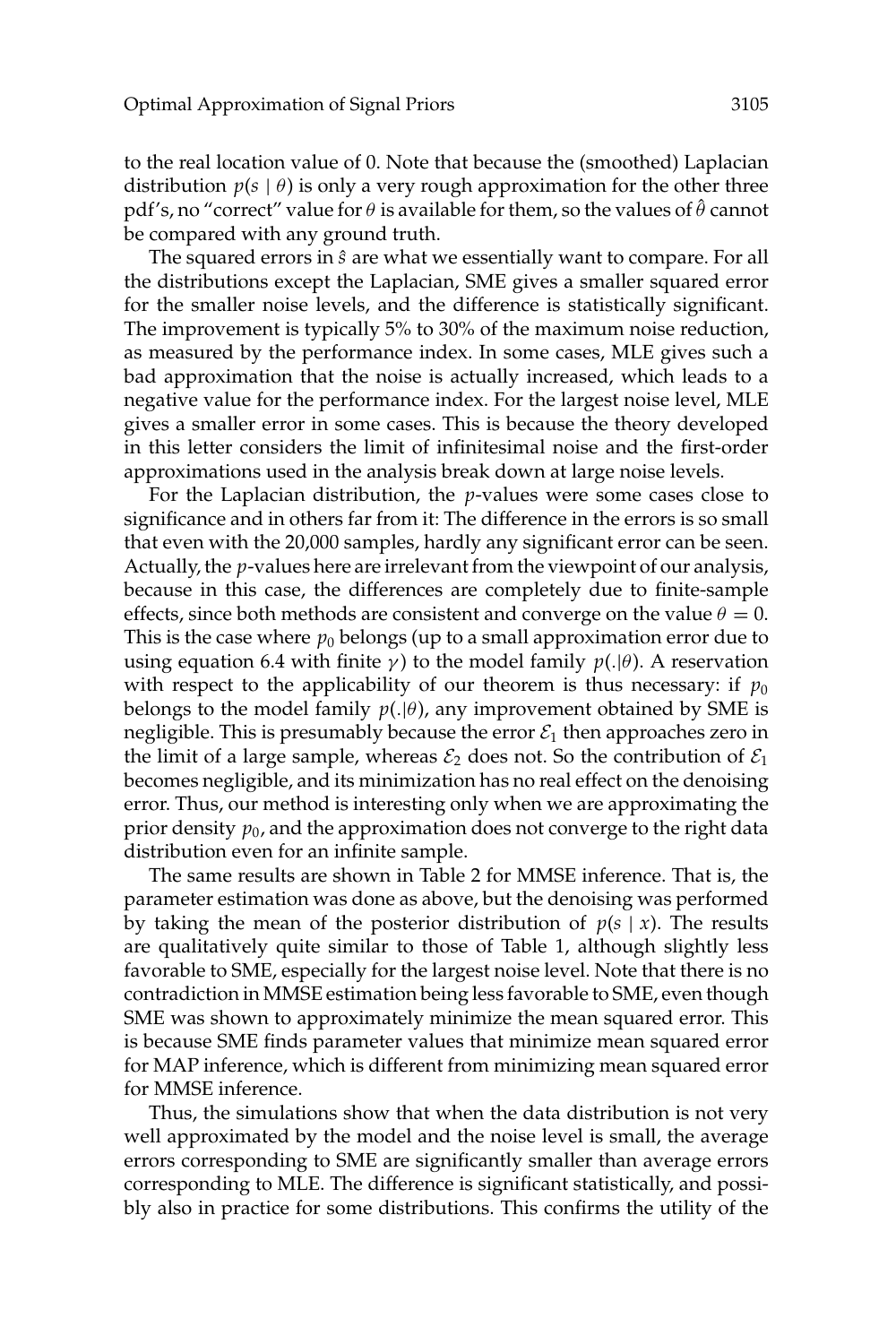| Denoise by MMSE                | Gaussian<br>Mixture 1 | Gaussian<br>Mixture 2 | Chi Square  | Laplacian |
|--------------------------------|-----------------------|-----------------------|-------------|-----------|
| SM: value of $\hat{\theta}$    | $-0.447$              | $-0.961$              | $-0.505$    | $-0.027$  |
| ML: value of $\hat{\theta}$    | $-0.335$              | $-0.385$              | $-0.225$    | 0.002     |
| Noise variance $= 0.05$        |                       |                       |             |           |
| SM: squared error in $\hat{s}$ | 0.0452207             | 0.045682              | 0.0470846   | 0.0457491 |
| ML: squared error in $\hat{s}$ | 0.0457162             | 0.052363              | 0.0475836   | 0.0457327 |
| $PP$ : error in $s$            | 0.0406318             | 0.0227558             | 0.044132    | 0.0457332 |
| <i>p</i> -value of difference  | $\Omega$              | 0                     | 5.25571e-10 | 0.968615  |
| SM: performance index          | 51.0166               | 15.8492               | 49.684      | 99.6284   |
| ML: performance index          | 45.7274               | $-8.67333$            | 41.1795     | 100.012   |
| Noise variance $= 0.1$         |                       |                       |             |           |
| SM: squared error in $\hat{s}$ | 0.0879704             | 0.0915913             | 0.0890099   | 0.0878702 |
| ML: squared error in $\hat{s}$ | 0.0891757             | 0.103574              | 0.090115    | 0.0878727 |
| PP: error in s                 | 0.0742282             | 0.0434066             | 0.0829422   | 0.087871  |
| p-value of difference          | $\Omega$              | 0                     | 6.7579e-10  | 0.446729  |
| SM: performance index          | 46.6775               | 14.8582               | 64.4289     | 100.007   |
| ML: performance index          | 42.0005               | $-6.31553$            | 57.9501     | 99.9861   |
| Noise variance $= 0.2$         |                       |                       |             |           |
| SM: squared error in $\hat{s}$ | 0.160096              | 0.185088              | 0.162824    | 0.159106  |
| ML: squared error in $\hat{s}$ | 0.16198               | 0.192796              | 0.162506    | 0.159044  |
| PP: error in s                 | 0.128385              | 0.0957017             | 0.149551    | 0.159045  |
| <i>p</i> -value of difference  | $\mathbf{0}$          | $\Omega$              | 0.805858    | 0.954085  |
| SM: performance index          | 55.7204               | 14.2974               | 73.689      | 99.8501   |
| ML: performance index          | 53.0903               | 6.90742               | 74.3201     | 100.002   |
| Noise variance $= 0.5$         |                       |                       |             |           |
| SM: squared error in $\hat{s}$ | 0.346242              | 0.455679              | 0.328342    | 0.313556  |
| ML: squared error in $\hat{s}$ | 0.343421              | 0.394174              | 0.313815    | 0.313384  |
| PP: error in s                 | 0.278469              | 0.26963               | 0.287739    | 0.313387  |
| <i>p</i> -value of difference  | 1                     | 1                     | 1           | 0.979591  |
| SM: performance index          | 69.4072               | 19.239                | 80.8715     | 99.9093   |
| ML: performance index          | 70.6803               | 45.9376               | 87.7152     | 100.002   |

Table 2: Results for the Simulations on Denoising Using the MMSE Estimator.

Note: The parameter estimates are identical to Table 1 and repeated for convenience only.

approximation given in theorem 1: using  $\hat{\theta}$  given by SME leads to smaller errors in the estimation of **s**. Nevertheless, it could be argued that the advantage of SME is mainly of theoretical interest since the improvement is rather small and limited to the smallest noise levels. Future research is needed to see if the difference is important enough in some practical applications.

## **7 Conclusion**

We considered the estimation problem encountered in Bayesian perception and signal processing: the estimation of a prior model of a signal, based on a sample of such signals. Our analysis is based on the assumption that we can observe a sample of uncorrupted signals to estimate the model.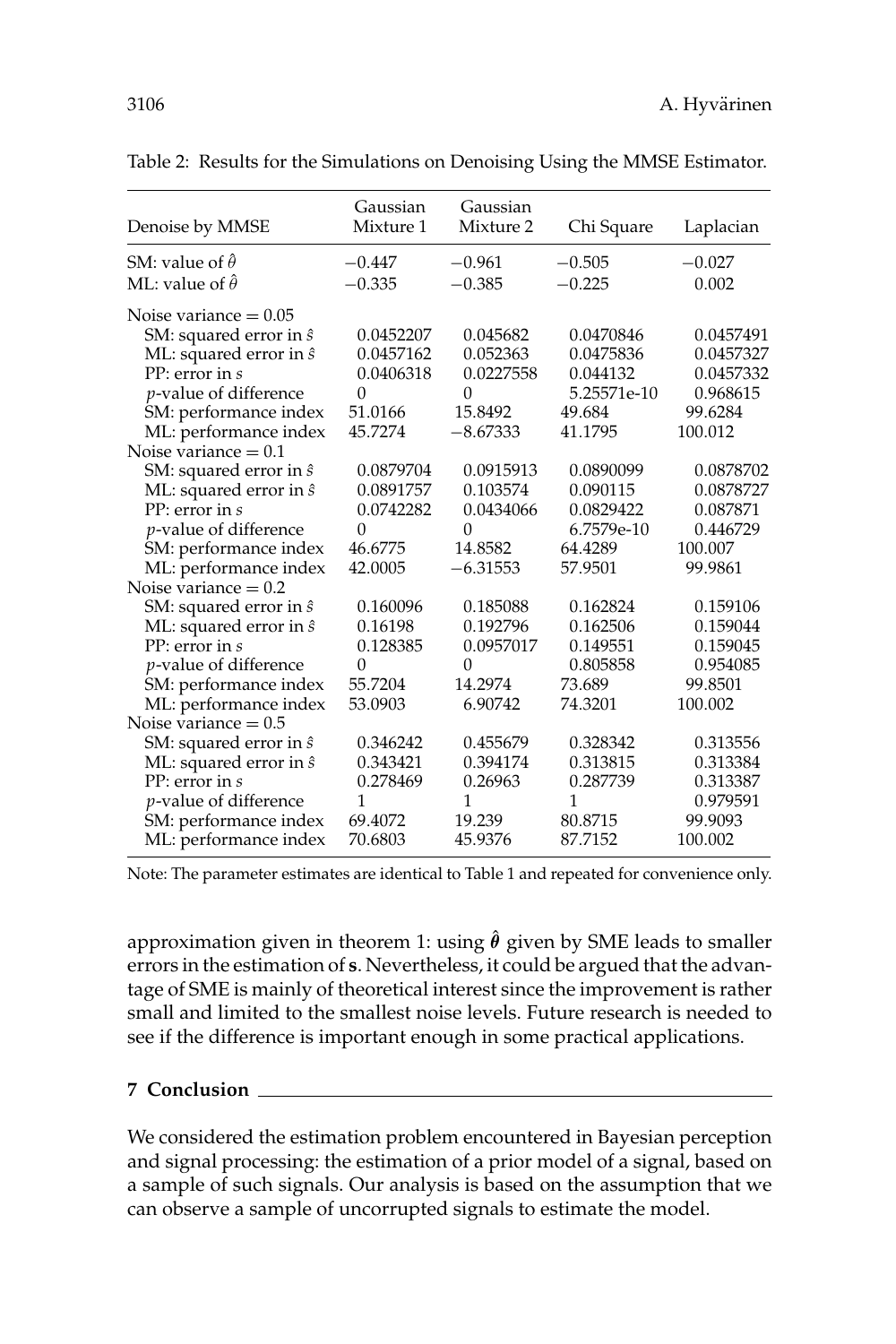If the objective is to have a prior that is optimal in Bayesian inference, the optimal estimation method is not maximum likelihood—at least not in the limit of very weak signal corruption that we analyzed. Rather, it turns out to be a generalization of the score-matching estimator originally proposed purely on computational grounds in Hyvärinen (2005). Thus, we see that score matching also has some statistical optimality properties in signal restoration, in addition to its original motivation, which was computational simplicity. Our simulations confirmed that signal restoration based on score-matching estimation has smaller errors when compared to maximum likelihood estimation, although the difference may be small in practice and mainly of theoretical interest.

Moreover, the analysis leads to a new geometric interpretation of statistical estimation, as well as a new approach to the measurement of how much interesting structure there is in a probability distribution, based on the capacity of denoising using that structure.

# **Appendix A: Proof of Theorem 1**

Due to the differentiablity of the functions, the gradient is zero at the point of MAP estimate. We obtain by definition of MAP,

$$
\psi(\hat{\mathbf{s}} \mid \hat{\boldsymbol{\theta}}) + \psi(\mathbf{x} \mid \hat{\mathbf{s}}) = 0. \tag{A.1}
$$

Trivially, this can be manipulated to give

$$
\boldsymbol{\psi}_0(\hat{\mathbf{s}}) + [\boldsymbol{\psi}(\hat{\mathbf{s}} \mid \hat{\boldsymbol{\theta}}) - \boldsymbol{\psi}_0(\hat{\mathbf{s}})] + \boldsymbol{\psi}(\mathbf{x} \mid \hat{\mathbf{s}}) = \mathbf{0}.
$$
 (A.2)

We make a first-order Taylor expansion with respect to **sˆ** for the first and last terms on the left-hand side of equation A.2 to yield

$$
\boldsymbol{\psi}_0(\mathbf{s}_0 + \boldsymbol{\Delta s}) + [\boldsymbol{\psi}(\hat{\mathbf{s}} \mid \hat{\boldsymbol{\theta}}) - \boldsymbol{\psi}_0(\hat{\mathbf{s}})] + \boldsymbol{\psi}(\mathbf{x} \mid \mathbf{s}_0 + \boldsymbol{\Delta s})
$$
  
\n
$$
= \boldsymbol{\psi}_0(\mathbf{s}_0) + H_0(\mathbf{s}_0)\boldsymbol{\Delta s} + [\boldsymbol{\psi}(\hat{\mathbf{s}} \mid \hat{\boldsymbol{\theta}}) - \boldsymbol{\psi}_0(\hat{\mathbf{s}})]
$$
  
\n
$$
+ \boldsymbol{\psi}(\mathbf{x} \mid \mathbf{s}_0) + H(\mathbf{x} \mid \mathbf{s}_0)\boldsymbol{\Delta s} + o(\|\boldsymbol{\Delta s}\|) = \mathbf{0}, \tag{A.3}
$$

which gives, after reordering terms,

$$
[H_0(\mathbf{s}_0) + H(\mathbf{x} \mid \mathbf{s}_0)]\Delta \mathbf{s} = [\boldsymbol{\psi}_0(\hat{\mathbf{s}}) - \boldsymbol{\psi}(\hat{\mathbf{s}} \mid \hat{\boldsymbol{\theta}})]
$$
  
 
$$
- [\boldsymbol{\psi}_0(\mathbf{s}_0) + \boldsymbol{\psi}(\mathbf{x} \mid \mathbf{s}_0)] + o(\|\Delta \mathbf{s}\|). \tag{A.4}
$$

Now, make a first-order approximation for the first term in brackets on the right-hand side

$$
\boldsymbol{\psi}_0(\hat{\mathbf{s}}) - \boldsymbol{\psi}(\hat{\mathbf{s}} \mid \hat{\boldsymbol{\theta}}) = \boldsymbol{\psi}_0(\mathbf{s}_0) - \boldsymbol{\psi}(\mathbf{s}_0 \mid \hat{\boldsymbol{\theta}}) + o(\|\boldsymbol{\Delta}\mathbf{s}\|). \tag{A.5}
$$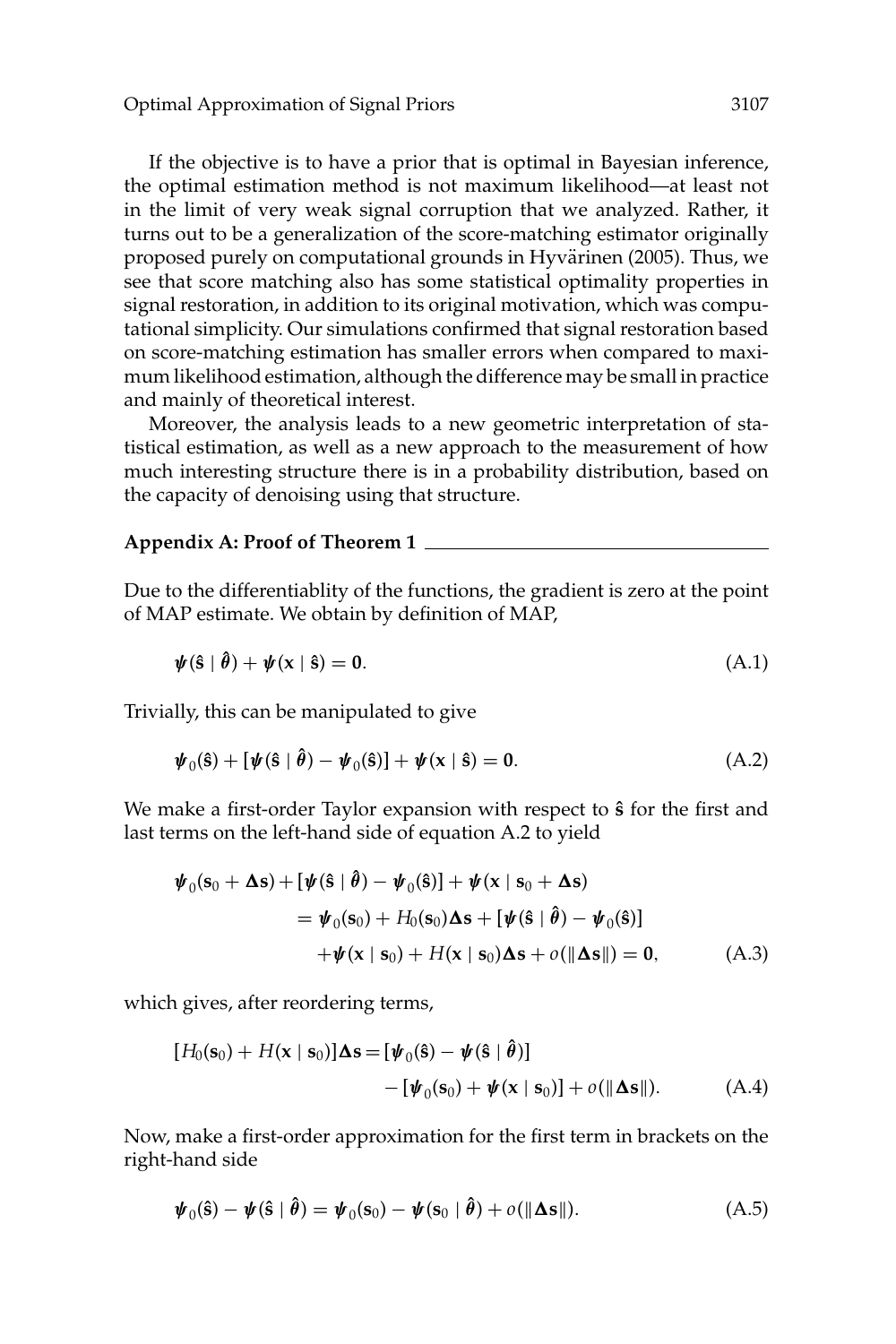Thus, we can solve the estimation error by multiplying both sides of equation A.4 by **M**<sup>−</sup>1. Taking the norm of both side then yields

$$
\|\mathbf{\Delta s}\|^2 = \|\mathcal{E}_1 + \mathcal{E}_2\|^2 + o(\|\mathbf{M}^{-1}\mathbf{\Delta s}\|^2),\tag{A.6}
$$

with  $\mathcal{E}_1$  and  $\mathcal{E}_2$  as given by the theorem. This holds for a given estimate  $\hat{\boldsymbol{\theta}}$ and a given data sample **x**, which then define the estimate **sˆ**.

**Appendix B: Proof of Theorem 2**

From equation 3.1, we obtain simply

$$
\mathcal{J} = \frac{1}{2} \int p_0(\mathbf{s}) \sum_{ij} G_{ij}(\mathbf{s}) [\psi_{0,i}(\mathbf{s}) - \psi_i(\mathbf{s} \mid \boldsymbol{\theta})] [\psi_{0,j}(\mathbf{s}) - \psi_j(\mathbf{s} \mid \boldsymbol{\theta})] d\mathbf{s}, \quad \text{(B.1)}
$$

where  $\psi_{0,i}$  denotes the *i*th element of  $\psi_0$ , that is, the derivative of log  $p_0$  with respect to  $s_i$ . We will prove the theorem in the general case for any functions *Gi j* that fulfill the regularity constraints. The proof is a simple variant of the partial integration trick used in basic score matching (Hyvärinen, 2005) based on earlier work by Pham and Garrat (1997) and Taleb and Jutten (1999). Simple manipulations give

$$
\mathcal{J} = -\int p_0(\mathbf{s}) \sum_{ij} G_{ij}(\mathbf{s}) \psi_{0,i}(\mathbf{s}) \psi_j(\mathbf{s} \mid \boldsymbol{\theta}) d\mathbf{s}
$$
  
 
$$
+ \frac{1}{2} \int p_0(\mathbf{s}) \sum_{ij} G_{ij} \psi_i(\mathbf{s} \mid \boldsymbol{\theta}) \psi_j(\mathbf{s} \mid \boldsymbol{\theta}) d\mathbf{s} + \text{const.}, \tag{B.2}
$$

where the constant depends on only  $p_0$  and not on  $\theta$ . The latter term on the right-hand side of equation B.2 is clearly equal to the last term of  $\mathcal J$  given in the theorem. What really needs to be proven is that the first term on the right-hand side of equation B.2 equals the sum of the first two terms of  $\mathcal J$ in the theorem. Now we use partial integration as follows:

$$
\int p_0(\mathbf{s})G_{ij}(\mathbf{s})\psi_{0,i}(\mathbf{s})\psi_j(\mathbf{s} \mid \boldsymbol{\theta}) d\mathbf{s} = \int p_0(\mathbf{s}) \frac{\partial_i p_0(\mathbf{s})}{p_0(\mathbf{s})} \psi_j(\mathbf{s} \mid \boldsymbol{\theta}) G_{ij}(\mathbf{s}) d\mathbf{s}
$$
  
= 
$$
\int \partial_i p_0(\mathbf{s}) \psi_i(\mathbf{s} \mid \boldsymbol{\theta}) G_{ij}(\mathbf{s}) d\mathbf{s}
$$
  
= 
$$
p_0(\mathbf{s}) \psi_i(\mathbf{s} \mid \boldsymbol{\theta}) G_{ij}(\mathbf{s}) \Big|_{s_i=\infty}
$$
  
- 
$$
p_0(\mathbf{s}) \psi_i(\mathbf{s} \mid \boldsymbol{\theta}) G_{ij}(\mathbf{s}) \Big|_{s_i=-\infty}
$$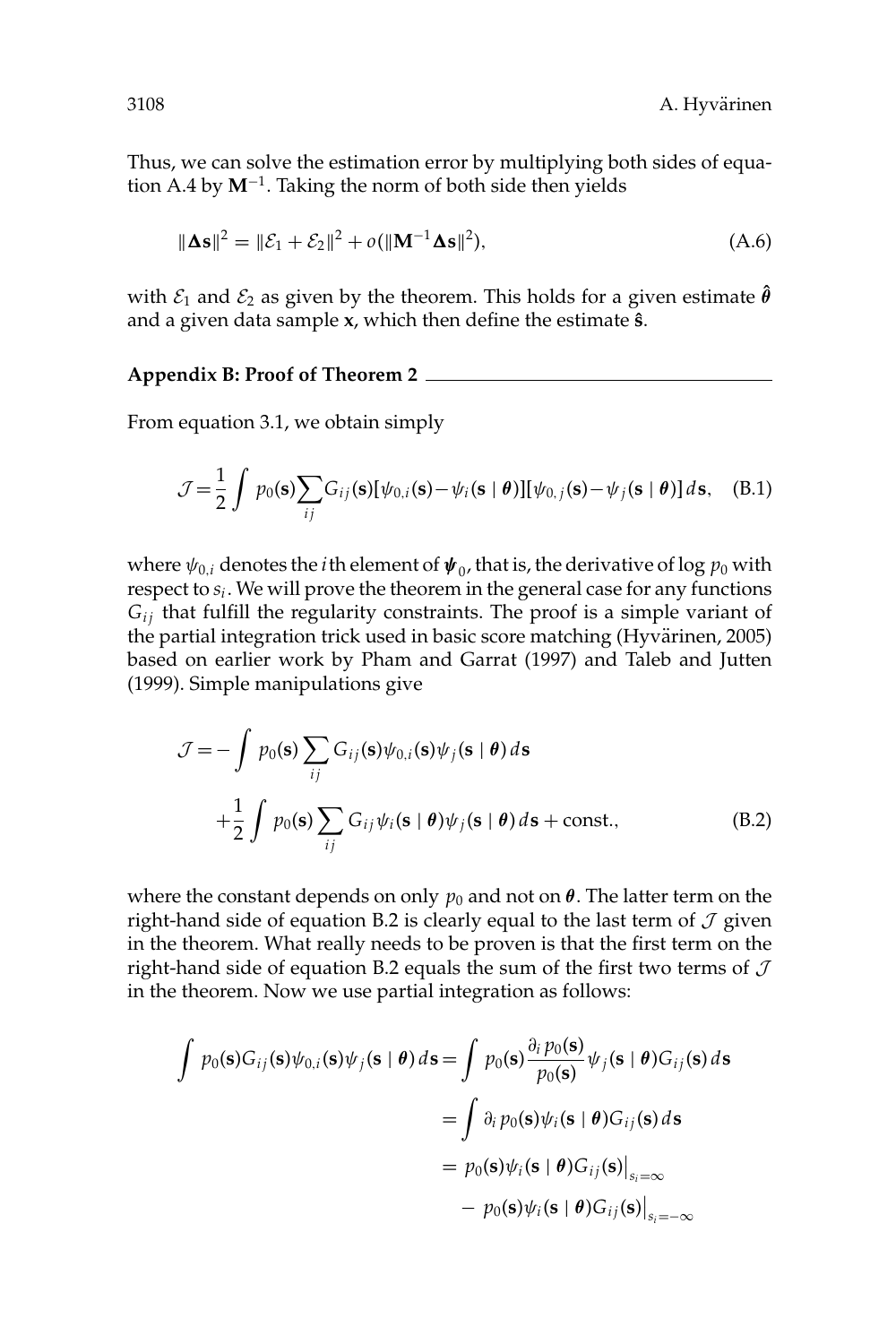Optimal Approximation of Signal Priors 3109

$$
-\int p_0(\mathbf{s})\partial_i(\psi_i(\mathbf{s} \mid \boldsymbol{\theta})G_{ij}(\mathbf{s})) d\mathbf{s}
$$
  
= 
$$
-\int p_0(\mathbf{s})[(\partial_i G_{ij}(\mathbf{s}))\psi_i(\mathbf{s} \mid \boldsymbol{\theta})
$$
  
+
$$
G_{ij}(\mathbf{s})\partial_i \psi_i(\mathbf{s} \mid \boldsymbol{\theta})] d\mathbf{s},
$$
(B.3)

where the disappearance of the two terms evaluated at infinity is due to the regularity assumptions of the theorem. (A more rigorous justification for this partial integration, element by element, is given in lemma 4 of Hyvärinen, 2005.) In equation B.2, we have a sum of such terms over *i* and *j*. When we take the sum, we obtain the first two terms in braces in equation 3.3. Thus, we have shown the theorem.

#### **Appendix C: Proof of Theorem 3**

Actually, the theorem holds even for gaussian noise that is not i.i.d. We shall prove the theorem in this general case where

$$
\boldsymbol{\psi}(\mathbf{x} \mid \mathbf{s}_0) = -\boldsymbol{\Sigma}^{-1}(\mathbf{x} - \mathbf{s}_0),\tag{C.1}
$$

which implies  $H(x | s_0) = -\Sigma^{-1}$ . We assume that  $\Sigma^{-1}$  grows infinitely large with respect to some matrix norm, which is a generalization of  $\sigma^2 \to 0$ . We have

$$
\langle \mathcal{E}_1, \mathcal{E}_2 \rangle = \left[ \boldsymbol{\psi}_0(\mathbf{s}_0) - \boldsymbol{\psi}(\mathbf{s}_0 \mid \boldsymbol{\hat{\theta}}) \right]^T \left[ H_0(\mathbf{s}_0) + H(\mathbf{x} \mid \mathbf{s}_0) \right]^{-2} \left[ \boldsymbol{\psi}_0(\mathbf{s}_0) + \boldsymbol{\psi}(\mathbf{x} \mid \mathbf{s}_0) \right]
$$

$$
\longrightarrow \left[ \boldsymbol{\psi}_0(\mathbf{s}_0) - \boldsymbol{\psi}(\mathbf{s}_0 \mid \boldsymbol{\hat{\theta}}) \right]^T (\boldsymbol{\Sigma}^{-1})^{-2} \left[ -\boldsymbol{\Sigma}^{-1}(\mathbf{x} - \mathbf{s}_0) \right], \text{(C.2)}
$$

because the terms with  $\Sigma^{-1}$ , that is,  $H(\mathbf{x} \mid \mathbf{s}_0)$  and  $\boldsymbol{\psi}(\mathbf{x} \mid \mathbf{s}_0)$ , grow to be infinitely large with respect to the other terms. Now, we can take the expectation with respect to  $x$ , given  $s_0$ , to obtain

$$
E_{\mathbf{x}|\mathbf{s}_0}\{(\mathcal{E}_1,\mathcal{E}_2)\}\longrightarrow\left[\boldsymbol{\psi}_0(\mathbf{s}_0)-\boldsymbol{\psi}(\mathbf{s}_0\mid\boldsymbol{\hat{\theta}})\right]^T\boldsymbol{\Sigma}^2\left[-\boldsymbol{\Sigma}^{-1}(\mathbf{s}_0-\mathbf{s}_0)\right]=\mathbf{0},\quad\text{(C.3)}
$$

because  $E\{\mathbf{x} \mid \mathbf{s}_0\} = \mathbf{s}_0$  and no other term except for **x** in the second brackets depends on **x** (i.e., the sampling of the observed data). Thus, we have proven the orthogonality.

#### **References**

Chipman, H. A., Kolczyk, E. D., & McCulloch, R. E. (1997). Adaptive Bayesian wavelet shrinkage. *J. American Statistical Association*, *92*, 1413–1421.

Cover, T. M., & Thomas, J. A. (1991). *Elements of information theory*. New York: Wiley.